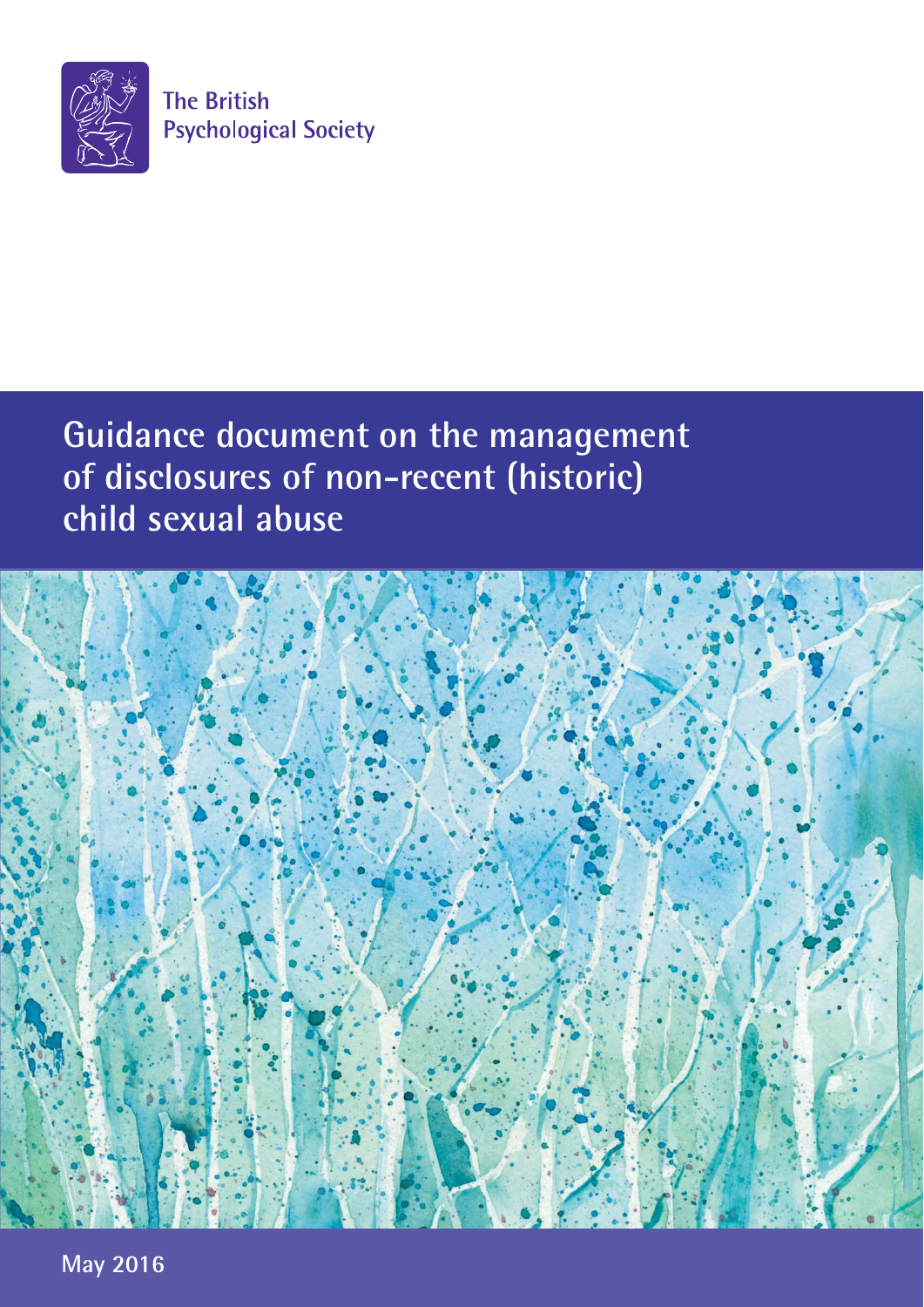## **Contents**

| . . |
|-----|
|-----|

- **1 Acknowledgements**
- **2 Rationale**
- **3 Key points**
- **4 Introduction**
- **6 Incidence of sexual abuse**
- **7 Actions following a disclosure of non-recent sexual abuse**
- 10 No immediate action
- 10 Anonymous action
- 11 Referral to the MASH
- 11 Report to the police
- **13 Issues facing practitioner psychologists when a non-recent abuse allegation is made**
- 14 The potential impact on the therapeutic relationship
- 14 Balancing the needs of the client versus needs of (potential) other victims
- 15 Breaching confidentiality
- 17 Decision-making
- 18 Strategy meetings
- 20 Special circumstances
- 20 Assessment and record-keeping
- **23 What to expect if the client wishes to report a crime**
- 23 Making a formal statement to police
- 23 Waiting for court and pre-trial therapy
- 25 Support at court and post-court
- **26 The wider role of the psychologist**
- **29 Concluding remarks**
- **30 Useful resources**
- 30 The Caldicott Principles Revised September 2013
- **31 References**

**Please note that additional, important resources to support this document can be found at www.bps.org.uk/historicalsexualabuse. We encourage readers to refer to these in conjunction with this guidance.**

If you have problems reading this document and would like it in a different format, please contact us with your specific requirements.

Tel: 0116 252 9523; E-mail: P4P@bps.org.uk.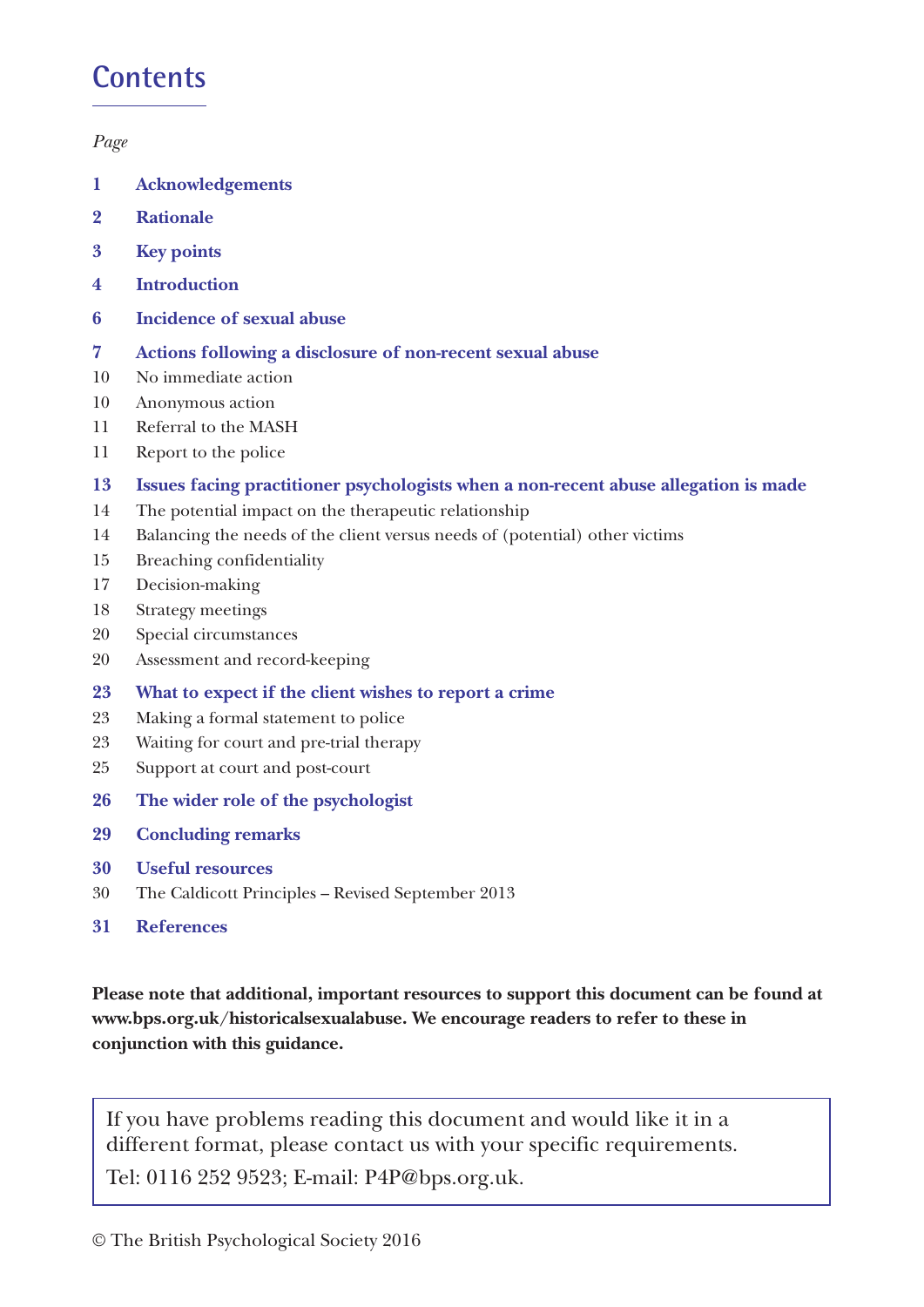## **Acknowledgements**

Particular thanks to Katie Barrow Grint, Detective Chief Inspector, Oxfordshire Protecting Vulnerable People Unit, Thames Valley Police; Mike Foster, Acting Deputy Director of Nursing and Caldicott Guardian, Oxford Health NHS Foundation Trust; Dr Rebecca Mitchell, Consultant Clinical Psychologist; Martina Mueller, Consultant Clinical Psychologist; Anne Peake, Educational Psychologist; Dr Lucy Johnstone, Consultant Clinical Psychologist; The Faculty of Children, Young People and Families; Sophie Holmes, Consultant Clinical Psychologist; Gill Evans, Jenny Cutler and other members of the Safeguarding Children and Young People Working Group; Alice Scott, Detective Chief Inspector c/o NPCC CPAI Working Group (National Police Chiefs Council Child Protection Working Group) and Graham Marshall, Force Disclosure manager, ACPO Disclosure Advisor, West Midlands Police; Tink Palmer, CEO, Marie Collins Foundation, Visiting Professor of Child Protection, University of Suffolk; Duncan Craig, Chief Executive Officer & Psychotherapist, Survivors Manchester; members of the Division of Counselling Psychology. Thank you to Oxfordshire Safeguarding Children's Board for permission to use their 'Seven Golden Rules for information sharing'. We also extend our thanks to many others who offered comments on the document.

### **Lead authors**

Khadj Rouf, Consultant Clinical Psychologist, Oxford Health NHS Foundation Trust.

Benna Waites, Consultant Clinical Psychologist, Joint Head of Psychology, Counselling and Arts Therapies, Aneurin Bevan University Health Board, Wales.

Dr Stephen Weatherhead, Clinical Psychologist, Lecturer in Health Research & Clinical Tutor, Lancaster University. Director Professional Standards Unit, British Psychological Society.

**Additional contributions:** Rachel McKail, Trainee Clinical Psychologist; Dr Rachel Manser, Clinical Psychologist.

**A note about terminology:** It is recognised that some people who have suffered sexual abuse prefer to be referred to as 'survivors' of abuse. This document has attempted to use this term, but also uses the term 'victim' at times, to acknowledge that people have been the victims of a crime.

'Perpetrator' is used to refer to those who have been alleged to have sexually abused children or vulnerable adults. It recognises that abuse refers to behaviours perpetrated against a child or vulnerable adult. The term is not meant to imply that those who abuse are a homogenous group, and neither does it imply that change is impossible, following appropriate, ethical and evidence-based intervention.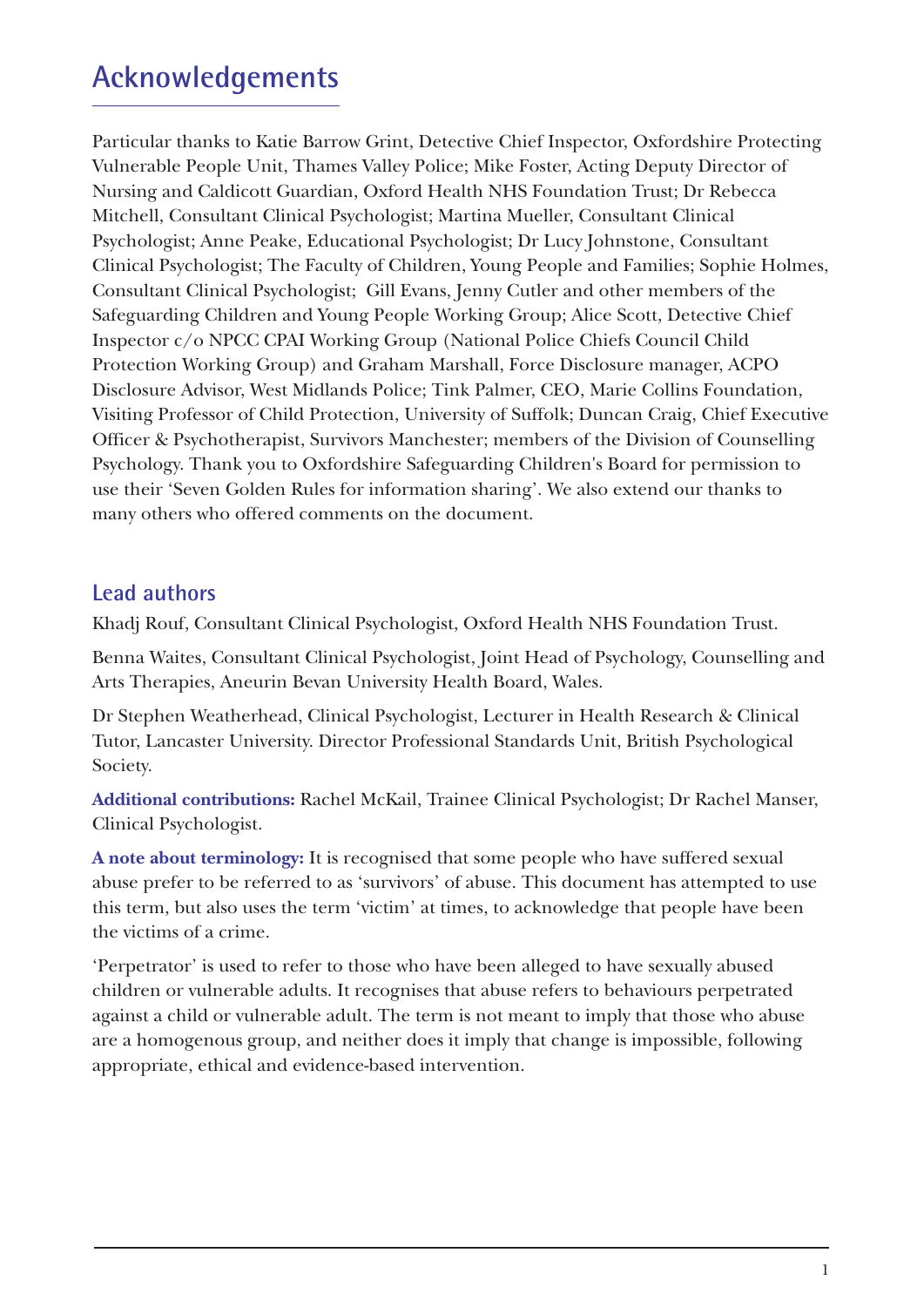## **Rationale**

This guidance has arisen as practitioner psychologists are becoming increasingly concerned about how to respond to client disclosures of non-recent sexual abuse during assessment or therapeutic work. There is a growing recognition that a disclosure of nonrecent abuse may reveal current risks to others from an alleged perpetrator. Some high profile cases show the potential extent of abuse by one individual.

Practitioner psychologists have a duty of care to their clients, and in the safeguarding of others. This may place them in complex positions when trying to negotiate and balance their duties and responsibilities.

This guidance aims to address some of these dilemmas. It will outline options for responding to disclosure and help practitioner psychologists be clearly accountable for the decisions they make. It is hoped that this guidance will enable the psychologist's response to be as effective as possible in supporting vulnerable adults, as well as in ensuring they meet their duty to safeguard children, young people or adults who may be at risk now.

Although aimed predominantly at supporting psychologists who are working with adults in mental health settings, this guidance applies to any setting where historic abuse disclosures may be made, including group work.

At the time of writing, an Independent Inquiry into Child Sexual Abuse (IICSA) is currently investigating whether public bodies and other non-state institutions have taken seriously their duty of care to protect children from sexual abuse in England and Wales. It is expected that this will take some time to be completed and may result in further guidance and possible legislative changes.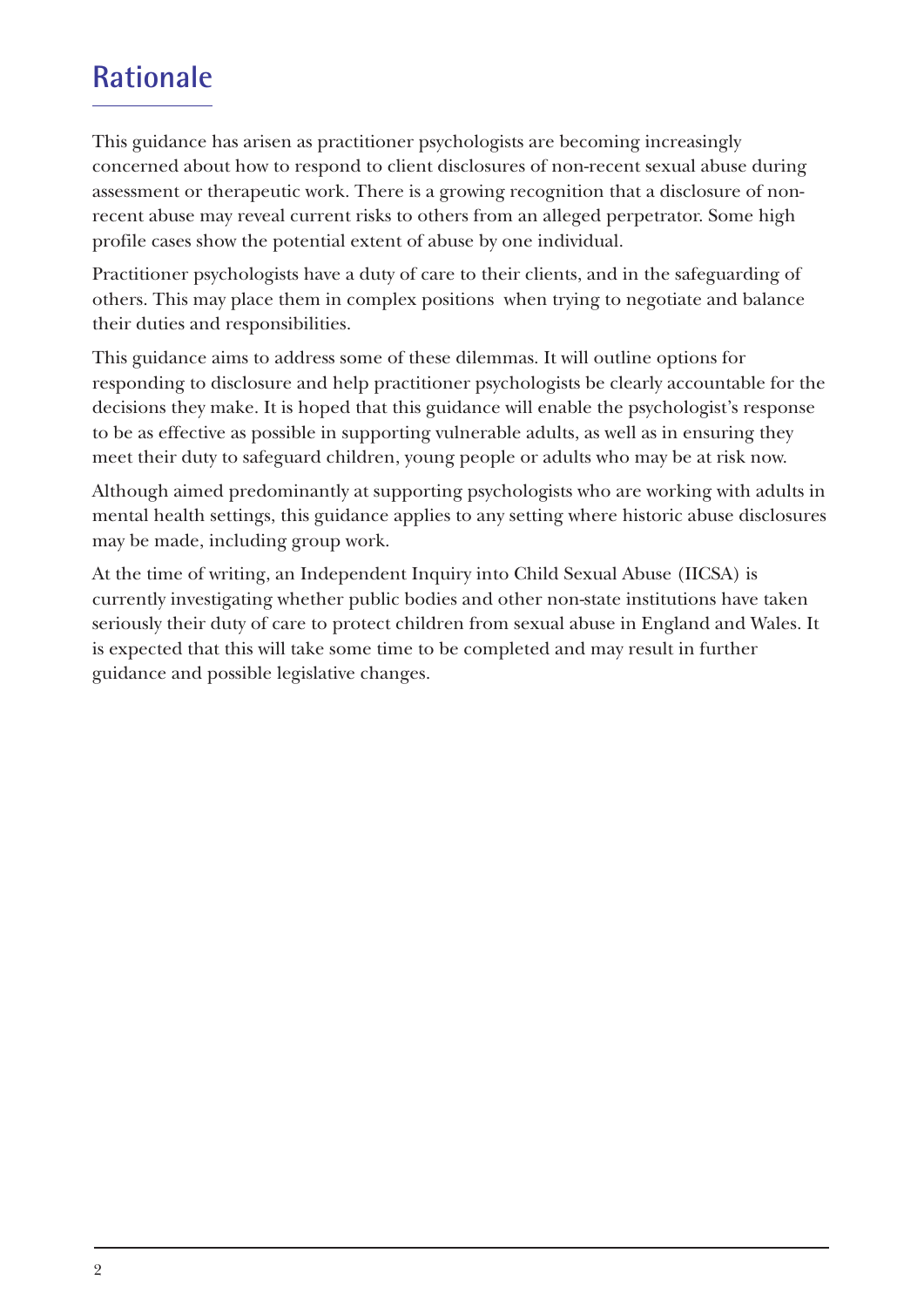## **Key points**

- Practitioner psychologists have a key role to play in the area of non-recent sexual abuse, both in direct clinical work with abuse victims/survivors and more broadly, working systemically to improve the response to victims of non-recent sexual crime.
- Recent cases of historic/non-recent abuse have highlighted that those who sexually abuse children may present a long-term threat to others. This is the case whether the perpetrator has offended within or outside the family.
- Not sharing concerns beyond the consulting room could mean that other children and young people could be at risk.
- A client's allegations should be taken seriously, regardless of their presenting problems or mental health diagnosis. Psychologists need to be alert to the possibility that abuse may be organised, severe and complex.
- Assessments should always be thorough, and detailed assessment of information is paramount in such cases. The lack of access to children identified through familial relationships, work or volunteering roles should not eliminate concerns about risk, given opportunities for abuse to occur within communities.
- It is crucial that practitioner psychologists seek advice from colleagues, particularly colleagues in safeguarding services, within the organisation and also from other agencies tasked with leading on safeguarding (i.e. social services).
- It is always best practice to share information with the client's knowledge and consent.
- In exceptional circumstances it may be necessary to breach the client's confidentiality either with or without their immediate knowledge and consent. This could be the case where there are significant risks to the client's psychological wellbeing; where the alleged perpetrator may be a current risk to others; or there is risk of jeopardising a potential investigation.
- Any decision to breach confidentiality cannot be taken lightly, but can be justified and accounted for if made in good faith because of safeguarding concerns. This is supported by professional guidance.
- There may be times when, in the interests of supporting a client's psychological readiness for disclosure, therapy may continue without requiring identifying details to be provided to the practitioner psychologist. It is important that a client's lack of readiness to disclose does not become an obstacle to receiving psychological help.
- It is important to recognise and emphasise that while traumatising things can and do happen to people, with the right support and help, people can emerge from traumatic events and still thrive.
- Practitioner psychologists should use regular supervision to ensure their own wellbeing when working with complex cases.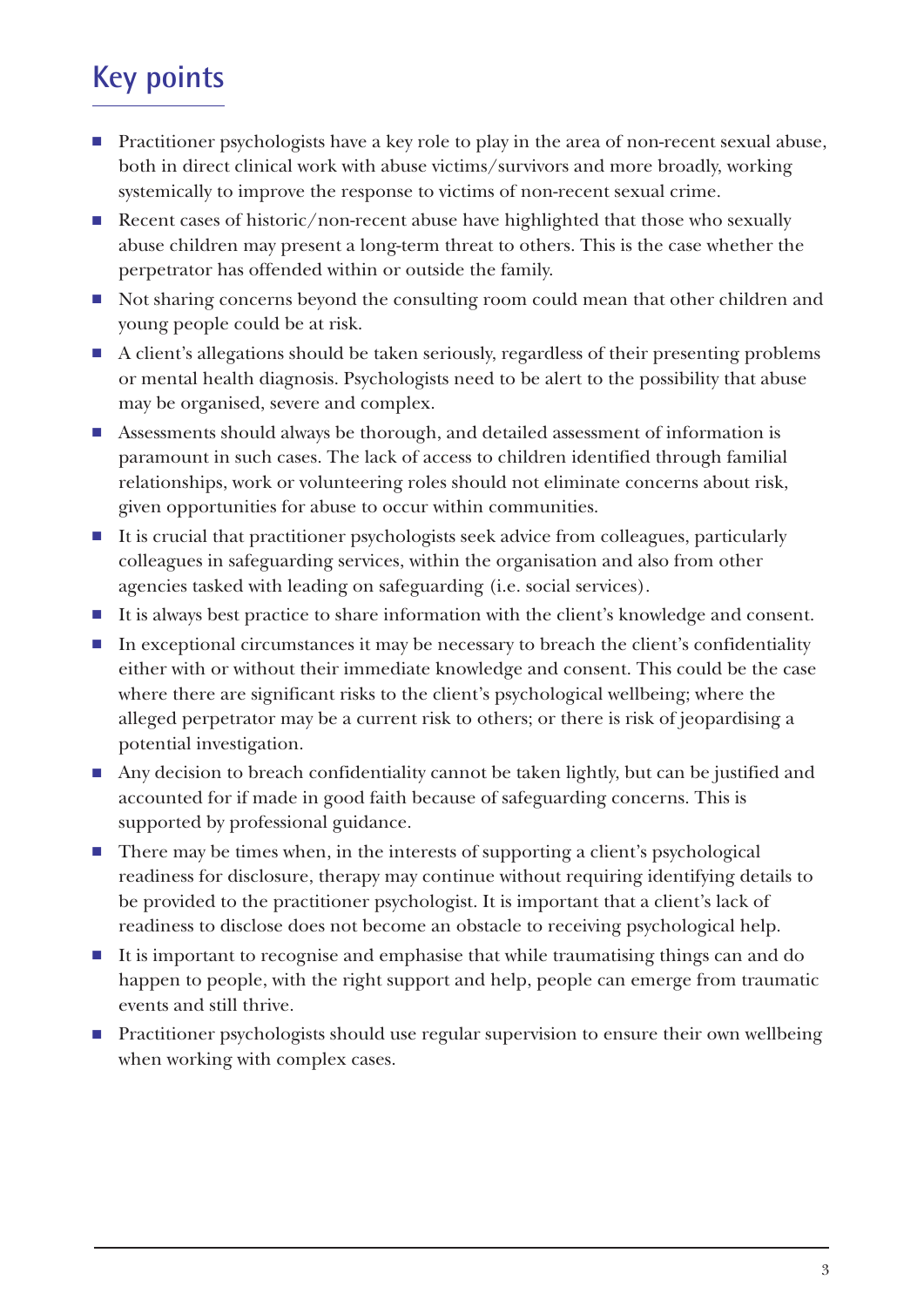## **Introduction**

The National Society for the Prevention of Cruelty to Children (NSPCC) defines nonrecent abuse (also known as historical abuse) as an allegation of neglect, physical, sexual or emotional abuse made by or on behalf of someone who is now 18 years or over, relating to an incident which took place when the alleged victim was under 18 years old. However, it is also important to recognise that a young person, under 18 years old, may disclose non recent abuse.

In the last few years, there has been increasing public awareness of the extent of historic child abuse, particularly sexual abuse. There has been high profile media coverage about non-recent abuse allegations by adults who have come forward about maltreatment in children's Local Authority care homes. Allegations have also been made within the English and Irish churches and there has been a string of 'celebrity' cases. People often delay disclosure of abuse into adulthood (Read et al., 2006), however, publicity around these cases may make it more likely that people will disclose information that they may have previously felt too frightened or ashamed to share. The NSPCC reported an 84 per cent increase in disclosures of abuse to its helpline, with 600 cases referred to the police and social services after the Savile scandal (Ramesh, 2013).

Practitioner psychologists are often in a unique position regarding disclosures of nonrecent abuse for the following reasons:

- Within multi-disciplinary teams practitioner psychologists are often recognised as the most appropriate professionals to work with people who have been traumatised.
- They may treat people who have been referred for help specifically with a history of child sexual abuse.
- People may disclose abuse as part of their assessment, and practitioner psychologists may be in a unique position to identify perpetrators and potential victims.
- Outside of direct client work, practitioner psychologists may have additional responsibilities where people may discuss or disclose historic abuse, such as:
	- supervision, consultation or training of other staff;
	- feedback about clients at a team meeting;
	- informal discussions with staff or patients in other settings.

There is a large literature on the negative consequences of the untreated trauma of abuse, such as post-traumatic stress, emotional problems, trauma-related beliefs, shame, selfharming behaviours, suicide (e.g. Browne and Finkelhor, 1986; Zwi et al, 2007) and being diagnosed with a 'personality disorder' (Ross et al., 1990).

It is clear that the impact of sexual abuse on mental health can be long-term and profound, particularly if people do not get a helpful response when they disclose, nor access to specialist evidence-based intervention. It is important to counteract attitudes that suggest that survivors of abuse cannot survive traumatic experiences. Professional and societal hopelessness about the future of victims may lead people to believe, for instance, that the survivor will go on to abuse their own children, or that they will never enjoy good mental health. For this reason, it is also important to consider the issue of post-traumatic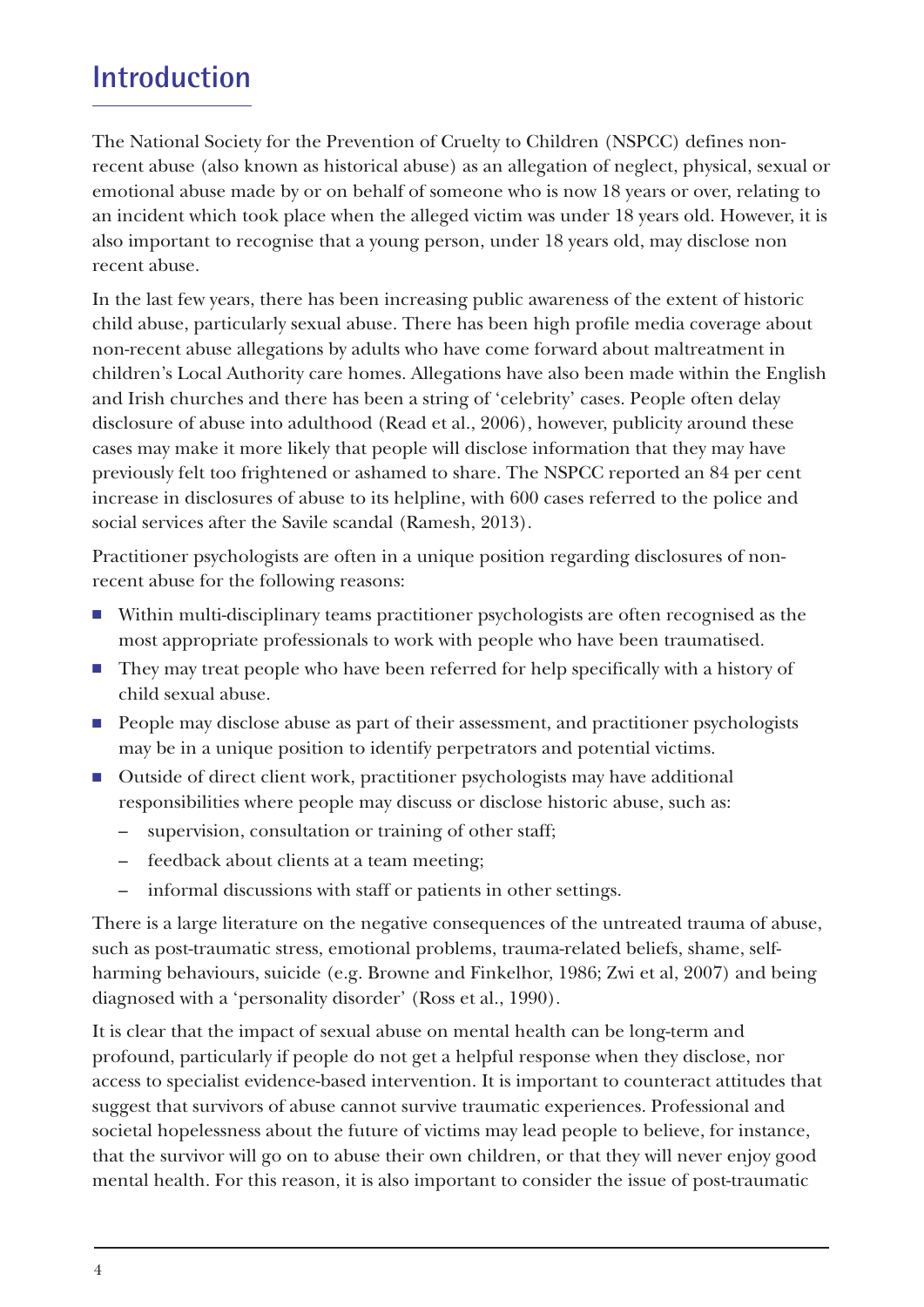growth. Post-traumatic growth refers to experiences of positive psychological change that can result over time following a traumatic event (Calhoun & Tedeschi, 2001). This captures the notion that awful things can happen to people, but with the right support and help, people can emerge from bad events and still thrive.

The experience of disclosure can promote or hinder the potential for post-traumatic growth. For instance, negative responses to disclosure of abuse have been found to lead to increased psychological distress (Easton, 2013). Conversely, positive experiences of disclosure have been identified as important in the process of growth following childhood sexual abuse (e.g. Draucker & Petrovic, 1996). Positive experiences of disclosure allow the person to feel heard, validated and accepted (Woodward & Joseph, 2003). While it is crucial for psychologists to manage the disclosure and adhere to procedures and guidelines in doing so, it is as important to acknowledge and validate a person's experience to foster rather than hinder the potential for post-traumatic growth.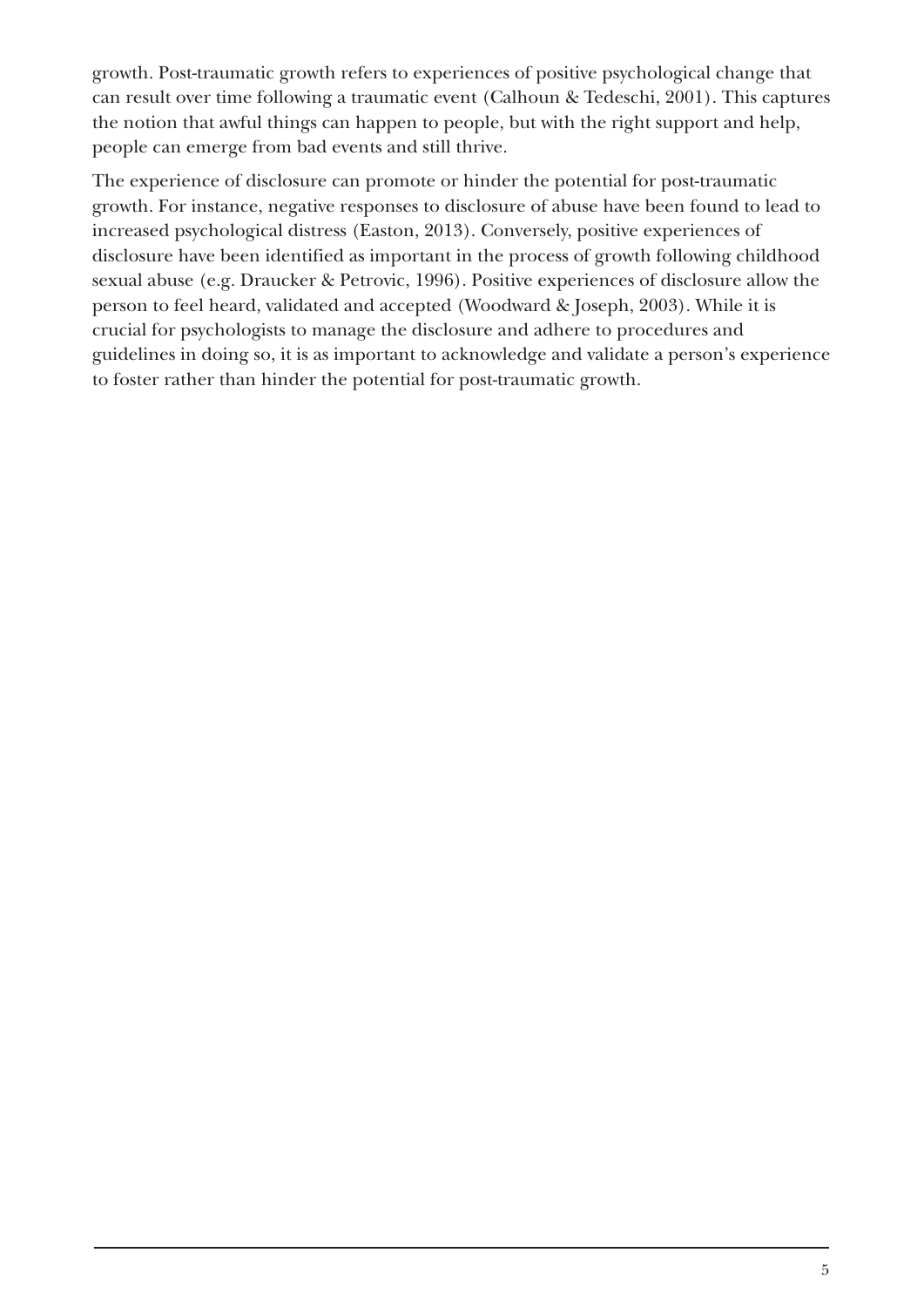## **Incidence of sexual abuse**

Establishing the true incidence of child sexual abuse is notoriously difficult, because of the hidden nature and under-reporting of this crime. Of an estimated number of victims, a minority of people come forward to report the crime, and of those who do report, only a tiny proportion of cases will be successfully prosecuted. As an example of data indicating the prevalence of abuse, there were 17,186 sexual crimes against children under 16 recorded in England and Wales in 2011/12 (Chaplin et al, 2012). The Ministry of Justice's (2013) report reveals that around 90 per cent of victims of the most serious sexual offences in the previous year knew the perpetrator, compared with less than half for other sexual offences, which is likely to act as an obstacle to disclosure and prosecution.

In terms of statistics on perpetrators, there are similar problems around clarity of figures due to under-reporting. In March 2012, there were 40,345 individuals registered as sexual offenders in England and Wales (Ministry of Justice, 2012). Of these, 29,837 were on the Register for sexual offences against children (NSPCC, 2012).

Research shows us that the majority of people who have perpetrated sexual offences against children are men (Bagley, 1995), and that most perpetrators are personally known to their victims (Snyder, 2000). Only 5 per cent of sexual assaults committed against children are perpetrated by strangers (Snyder, 2000). A small proportion of childhood sexual abuse is committed by females: 3.9 per cent (McCloskey & Raphael, 2005). This also continues to be under-reported/unrecognised, and there are particular barriers to people reporting sexual abuse by female perpetrators.

The abuse will often involve the corruption of a trusting relationship through a process commonly termed 'grooming'. This is a somewhat euphemistic term, given that this process can actually involve the use of violence, the threat of violence or other forms of coercion and manipulation (e.g. Smallbone and Wortley, 2000). People may perpetrate abuse for many years, and they can abuse the same victim or a number of victims over this period of time (Salter, 2003). Abusive behaviour is now recognised to be addictive and involves a number of cognitive distortions, such as denial, minimisation and victim blaming so that the offender will often not take responsibility for their behaviour or see it as personally problematic at the time. It is common for offenders to seek positions of trust, either in their personal lives or through employment, which allow them to gain access to children and young people (Sullivan & Beech, 2004).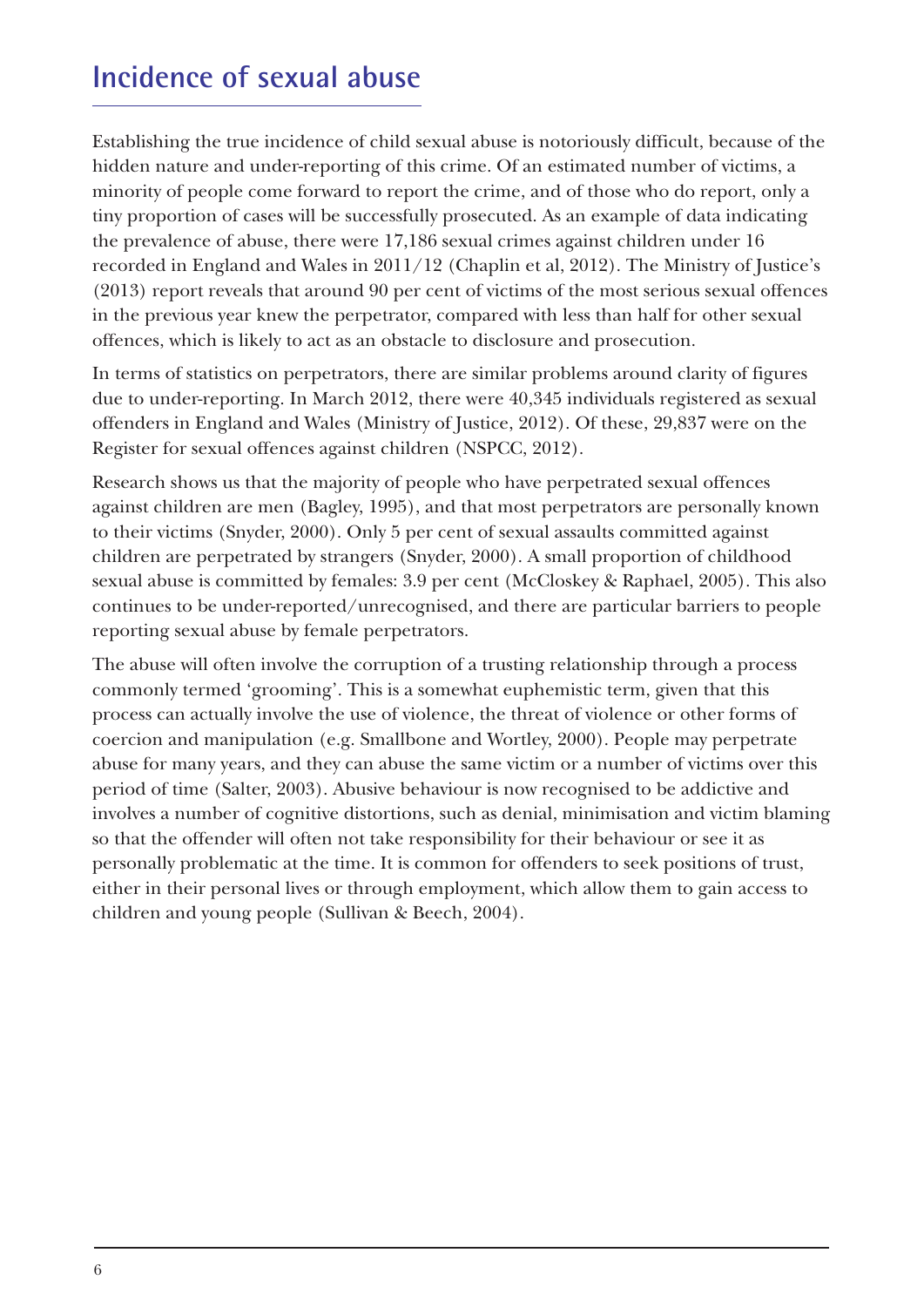## **Actions following a disclosure of non-recent sexual abuse**

A practitioner psychologist may be unsure of how to respond to the client's disclosure in the therapy room. It is important that the psychologist demonstrates that s/he is listening, taking the disclosure seriously and that they may need to think about what the client has said. Practitioner psychologists can powerfully communicate that they have heard the client, that they take their disclosure seriously, that it was not their fault, and that the responsibility always lies with the perpetrator. Practitioner psychologists can also demonstrate that it is the perpetrator's behaviour that was unacceptable and that it is the perpetrator's behaviour which needs to be addressed.

Practitioner psychologists may need to reframe their active response to child protection concerns as potentially **therapeutic, and ensure that they act in a manner consistent with this ultimate goal.** Many practitioner psychologists fear that acting will destroy the therapeutic relationship. For the client, this may be the first time they have been heard and believed by anyone.

It is better to make careful, considered and well timed decisions rather than hasty and mechanistic decisions. The latter can lead to negative consequences, such as client disengagement from therapy and their loss to help; potential increased risk of harm to the client; or the loss of important safeguarding information.

It may also need to be said either immediately or at a later point, that in order to ensure that the alleged perpetrator is not harming other young people, it may be necessary to pass on what has been disclosed to other agencies (such as the police and social services). The timing of these discussions is crucial. If the client is disclosing at assessment, then not enough may be known about their circumstances and there may be a risk of disengagement. It may be necessary to extend assessments across several appointments, and to take a gentle approach to finding out more and seeking advice on how to respond to what the client is saying.

Whilst anxiety provoking for clients, anecdotal reports indicate that many people do not want other children to suffer the same experiences as they did, and that they are prepared to consider passing on concerns in order to be protective of others (especially when they understand that there are options for making allegations that do not necessarily involve going to court).

If it is anticipated that the disclosure may lead to legal proceedings, it is advisable not to go into significant details of the actual alleged abuse so as not to prejudice potential investigation, as a person's disclosure is evidence. However, this is not always possible, and therapy may need to take priority if there are concerns about the survivor's safety and wellbeing. Even if therapy proceeds, it does not necessarily have to focus on actual incidents of abuse, but can help survivors to make sense of what has happened to them.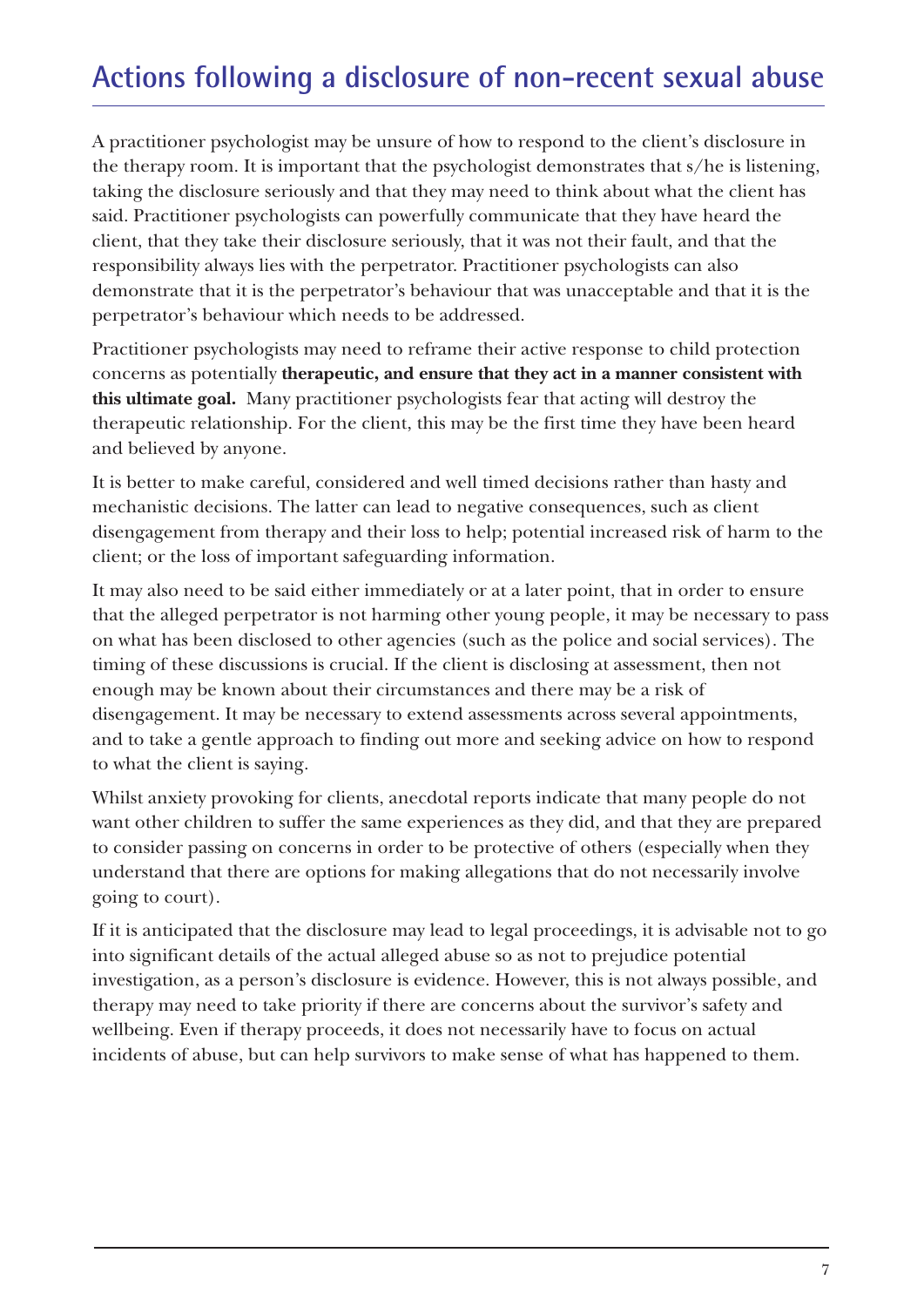This guidance cannot cover every clinical nuance or situation, but when an adult client discloses, the likely scenarios are:

- **1.** The client discloses abuse and is prepared to make a formal statement to the police (i.e. to report a crime).
- **2.** The client discloses abuse and gives consent to the psychologist making an informal/ anonymous report to the police or social services on their behalf.
- **3.** The client discloses abuse and is not well enough to make their own report to other agencies but the practitioner psychologist has sufficient information and believes the risk is substantial enough to require reporting.
- **4.** The client discloses abuse but does not wish it to be reported to other agencies (police and/or social services).

It is recognised also that the client may disclose abuse but be ambivalent about whether or not they wish to report or if reporting is necessary. A client may decide to report, and then change their mind, retracting their allegation and possibly cancelling arrangements to be interviewed, and then later decide to re-disclose. Clients may even say that they were unwell at the time of disclosure. These are not unusual reactions and are often part of the survivor trying to cope with the enormity of disclosure. Talking about traumatic events takes time, and this can be particularly marked when events have involved sexual abuse.

#### **Figure 1: Likely scenarios when a client discloses non recent abuse**



The flowchart in Fig.2 gives an overview of how to respond if a client discloses non-recent sexual abuse. Each stage of the chart should be considered carefully alongside the information presented in the rest of this document.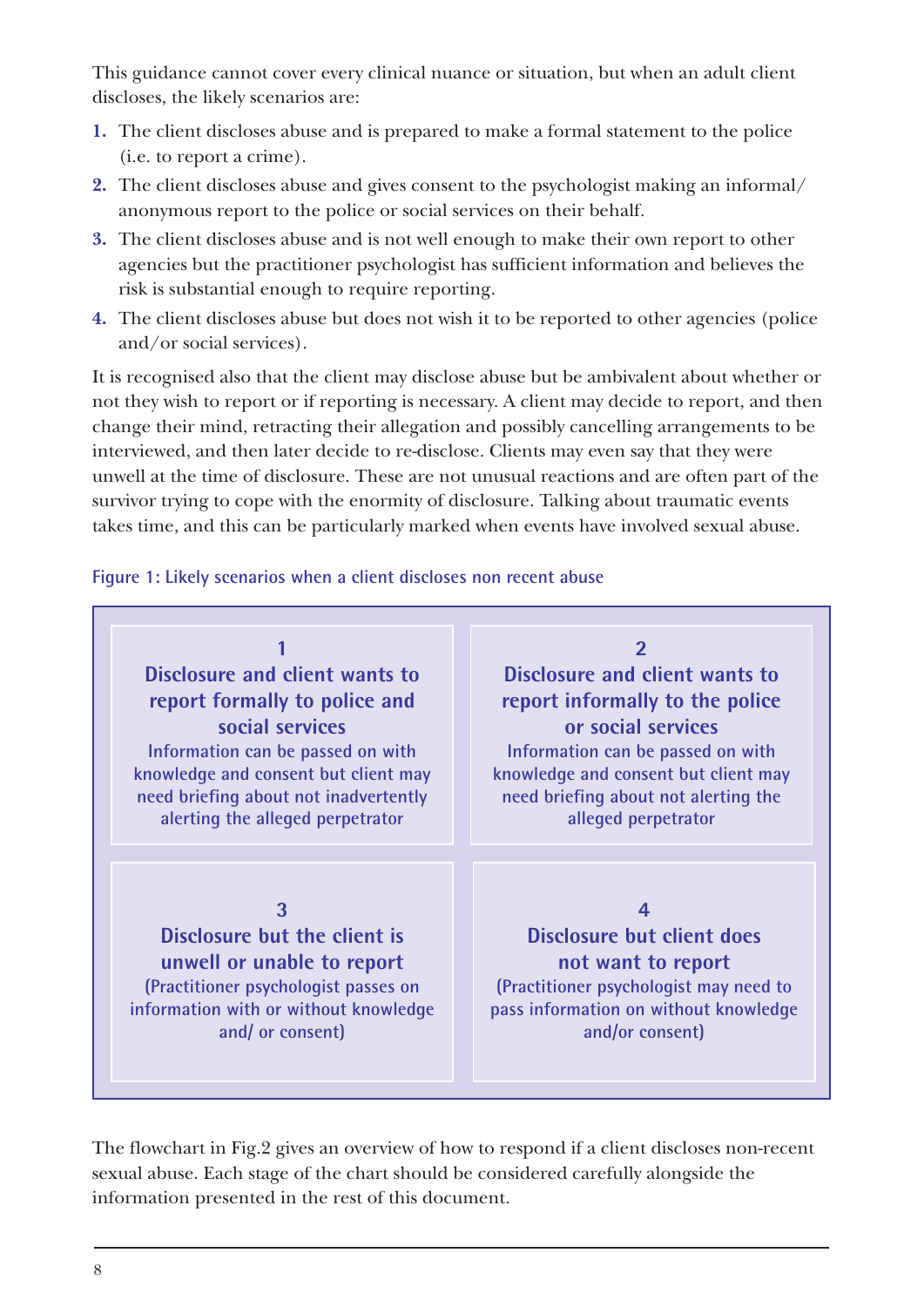

Figure 2: Flowchart for psychologist's response to disclosures of historic abuse **Figure 2: Flowchart for psychologist's response to disclosures of historic abuse**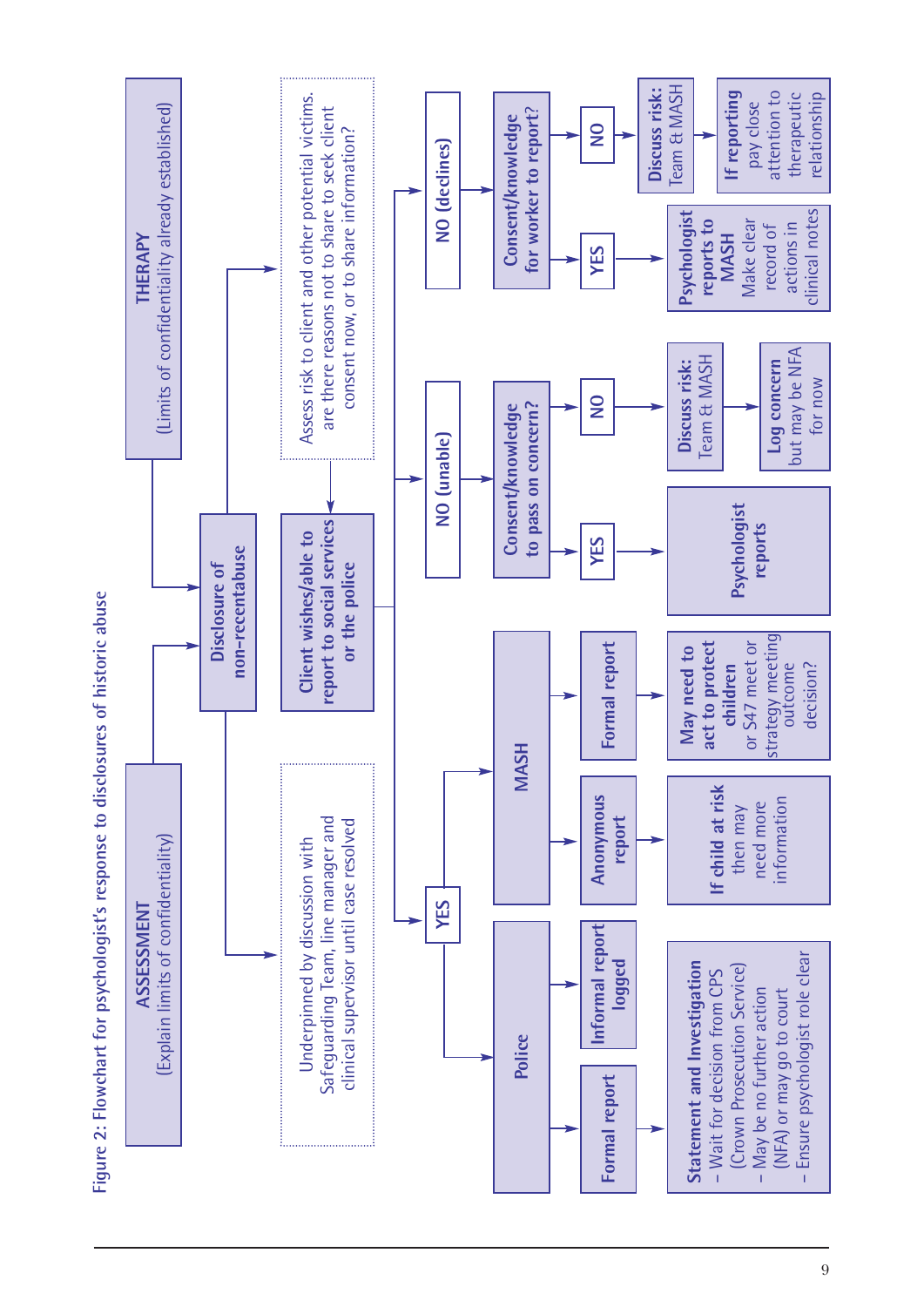The following options present themselves to practitioner psychologists upon receiving an allegation of non-recent abuse:

### **No immediate action**

As stated previously, clients who disclose abuse may have strong feelings about not taking action, often based on the fear and shame generated by the experience of being victimised. The psychologist should use their clinical judgement to raise the potential risk to other children with the client, and to share information about options for taking action in a sensitive, timely manner so that the options can be considered over time. Caution should be exercised about initiating this kind of conversation at assessment if follow up for therapy is likely to be delayed for many months, as there is a possibility that such a conversation will heighten the risk of self-harm.

The complexity of the emotional response to disclosure and acting on such disclosures should not be underestimated. Practitioner psychologists are unable to act if no identifying information is given and clients cannot and should not be compelled or pressurised to supply information they do not feel ready to give. It is reasonable for therapy to proceed in the absence of identifying information about a perpetrator, so long as the psychologist is able to hold in mind the possibility of the client's readiness to share more information as therapy progresses.

If the practitioner psychologist's risk assessment suggests that the client risk to themselves would increase significantly if confidentiality was broken, it is reasonable to take a decision not to disclose, so long as the appropriate advice, guidance and supervision have been documented, along with a clear plan for reviewing this decision. It must be noted that even when an alleged perpetrator is deceased, or there is not clear identifying information, there should be a discussion about the need for information-sharing. A psychologist may have only the name of an alleged perpetrator, but if the police or other agencies have a name, they may still be able to run checks to see if the person is already known to them or to note intelligence about them.

### **Anonymous action**

Clients caught in the dilemma of wanting to protect other children, but who feel unable to cope with the stress of a police interview may feel more comfortable with the option of anonymous reporting. Practitioner psychologists caught in the dilemma of wanting to preserve a therapeutic alliance and not subjecting their clients to a stressful investigation process, may also appreciate the middle ground this option appears to present. However, they should be prepared for the possibility that should the allegation correspond to previously logged allegations, there may be considerable pressure for the client to participate in an investigation. If the client's name is provided as a victim along with details of the alleged perpetrator, or if the client can be linked with the alleged perpetrator (e.g. a close family member), then the client may be contacted by police to request an interview. This latter issue needs sensitive handling.

Anonymous reporting by a psychologist is likely to mean that the psychologist identifies themselves and the alleged perpetrator, but does not disclose the identity of the client. This is different from a psychologist having a 'no client names' consultation with the safeguarding agencies. 'No names' consultations are problematic, as such consultations can be criticised for delaying safeguarding referrals and action. It also means that safeguarding agencies are trying to offer advice without being able to run agency checks on information about which the psychologist has been concerned enough to seek advice in the first place.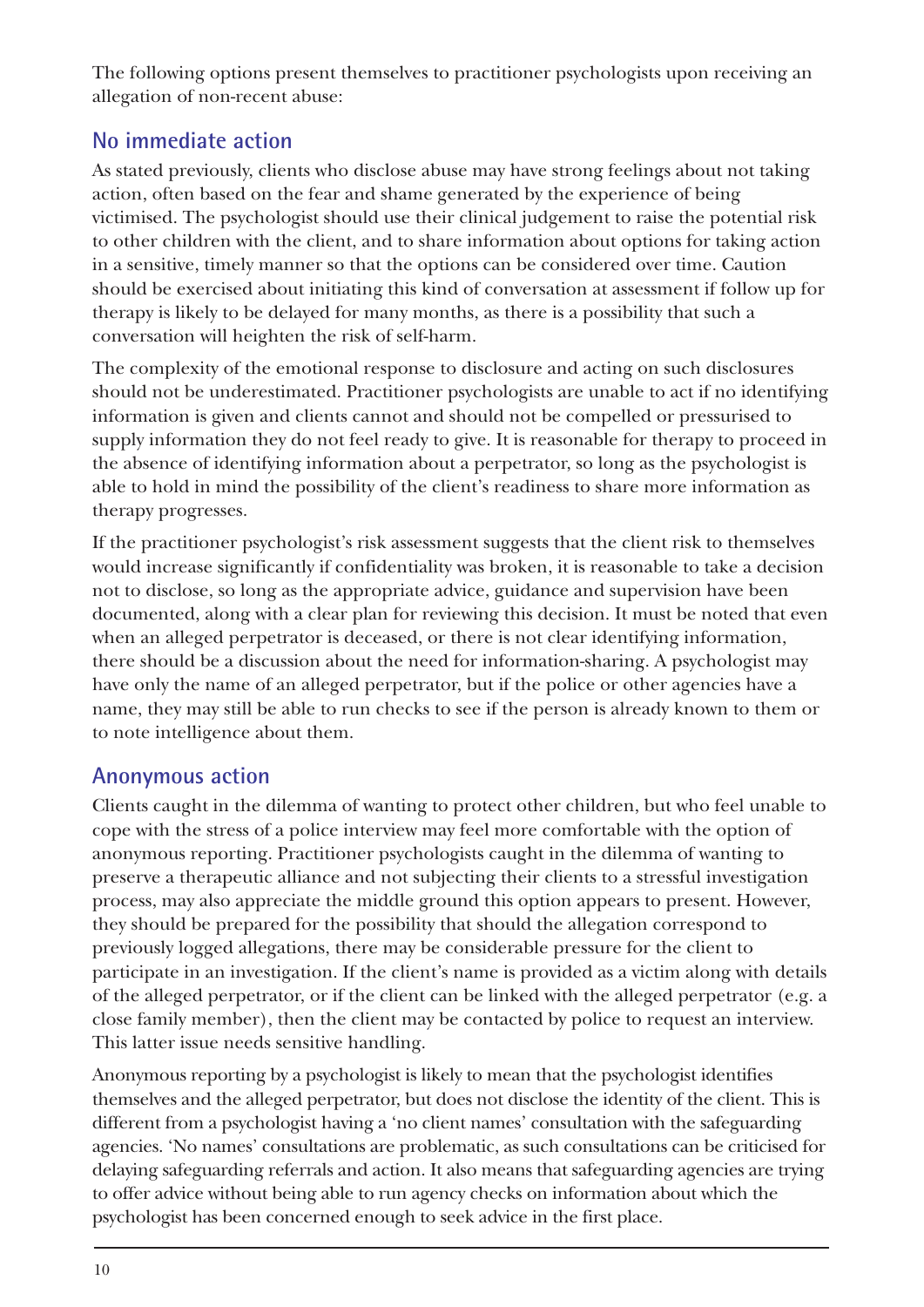If a psychologist seeks a 'no names' consultation with safeguarding professionals, then advice may be given without ascertaining whether the alleged perpetrator is already known to other agencies. If the allegation is not progressed further, this could result in vital cumulative evidence being lost.

Crimestoppers provide a route for anonymous allegations to be logged against named individuals. Any report of abuse to Crimestoppers (whether it is made by the client themselves, a friend or family member or the therapist) is noted. Single allegations of this nature are generally logged on the system, but in the absence of additional evidence, action may not be taken. However, if the name has been noted in previous allegations, a Crimestoppers allegation could trigger an active police investigation (for example, interviewing the alleged perpetrator and other family members, or search warrants being granted enabling the seizing of computers and other materials).

The NSPCC also have a helpline, and can explain various options including reporting anonymously to their organisation.

### **Referral to the MASH**

Many areas will already have a Multi-Agency Safeguarding Hub (MASH) or be working towards having such a team. However, please note that these are still in the early stages of development at the time of writing, and vary in the services they deliver and the way they operate. If the local area does not have a MASH, then refer to the local safeguarding team. What needs to be stressed here is that all psychologists need to know what their local resources are, and how and to whom to report.

If the local area does have a MASH, this can also be contacted directly by a psychologist on behalf of an anonymous client, and an allegation made. This may result in the same sort of process as described above: if the allegation corresponds to one or more previous accusations, active investigation is more likely; if it is the first time a name has been logged on the system, and if no identifiable victim is named, no action may follow. However, a record of contact has been established. If risk is identified in relation to a named child, this is likely to lead to an investigation relating to that child (and may include an interview of the child and their family).

## **Report to the police**

It may be suggested that the client is encouraged to make a direct report to the police and social services. If this is the case, practitioner psychologists should actively support the client in doing this and verify with other agencies that the information has been passed on. It is advised that this is framed as part of routine practice in such cases. It is important that practitioner psychologists do not assume that victims/survivors, who are vulnerable and may experience considerable ambivalence about reporting, have acted on advice to pass information on. The danger here is that if a client feels unable to take that step, then potentially important safeguarding information has been lost to services, possibly increasing ongoing risk for other children and young people.

The police have specially trained detectives available to interview victims of abuse, and when clients are ready to do so, being interviewed by staff with the appropriate skills can be a helpful part of the recovery process. However, alongside some of these beneficial effects, the experience may also have the effect of heightening distress and intrusive memories temporarily.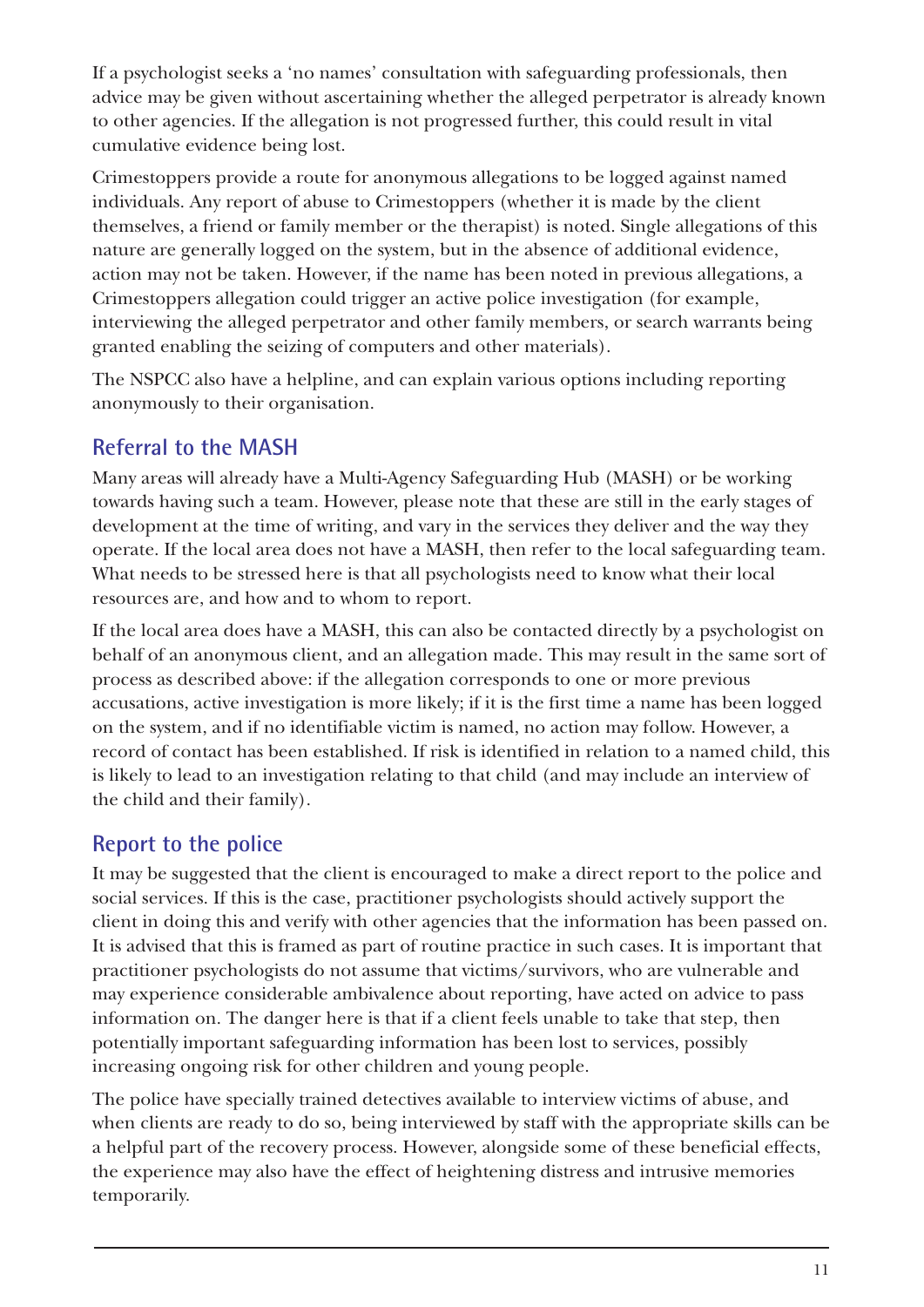It may be appropriate for practitioner psychologists to be involved in supporting clients through this process, and the police are generally supportive of their involvement. Work with people who disclose non-recent abuse may involve stepping outside of the usual or typical role of the psychologist, and this can very much be the case during an active investigation.

It is helpful to provide clients with information about what to expect when they make a disclosure to the police or other agencies. They need to be aware that they may face a long wait of several months if their evidence is passed on to the Crown Prosecution Service (CPS), who will decide on whether there is enough evidence to proceed with a case through to court. Clients should also be supplied with information about making a complaint, should they feel that their case has not been appropriately handled.

Even when the client is making their disclosure directly to social care staff or the police, it may be appropriate for the psychologist to be involved in the discussions. Consideration should be given to the interface between adult mental health and safeguarding within Local Safeguarding Children Boards (LSCBs), so that shared protocols can be developed to manage these cases well. It is essential to have clear lines of reporting within organisations and for practitioners to have a clear pathway showing who needs to be consulted and at which stage.

However, the resulting investigation and the very real risk that the allegation will not lead to successful prosecution, along with the consequences for families when the abuse has been familial, can be highly distressing and re-traumatising. It can be unsettling for partners and families, as this may be the first time the person has spoken about abuse, and friends, colleagues and other members of their social circle may be distressed by learning that the person is a victim/survivor and that they are being treated as such by the police.

In cases that go to court, it may be necessary to offer support after the court has reached its decision. This could be the case regardless of verdict. The client may have mixed feelings whether there is a successful conviction or if their assailant goes free. Where the court process does not result in a successful conviction of the alleged perpetrator, the practitioner psychologist should have supportive discussions with the client, emphasising their bravery, that they have done the best they can and that the verdict does not reflect on them. Receiving a verdict can increase victims' vulnerability and practitioner psychologists should be aware of this

In some situations, the client may not wish to report the crime themselves or may be unable to do so but the psychologist has sufficient concern about the safeguarding of others that they may feel the need to make a report themselves, and may have sufficient information to pass to the police regarding the potential victim(s) and alleged perpetrator.

Difficulties can arise when a client has not provided such information but where the psychologist is able to identify individuals involved, such as in small communities or in cases where the alleged perpetrator is a family member. In such circumstances, practitioner psychologists should carefully balance the risks of sharing the information with the risks of not doing so. Breaking confidentiality in this situation, even without the client's consent, would be supported by guidance on safeguarding. If the client does not feel able to take information forward, their reasons should be gently explored to understand what the client's specific fears are, and whether there are any dangers of retaliation by the alleged perpetrator or wider community.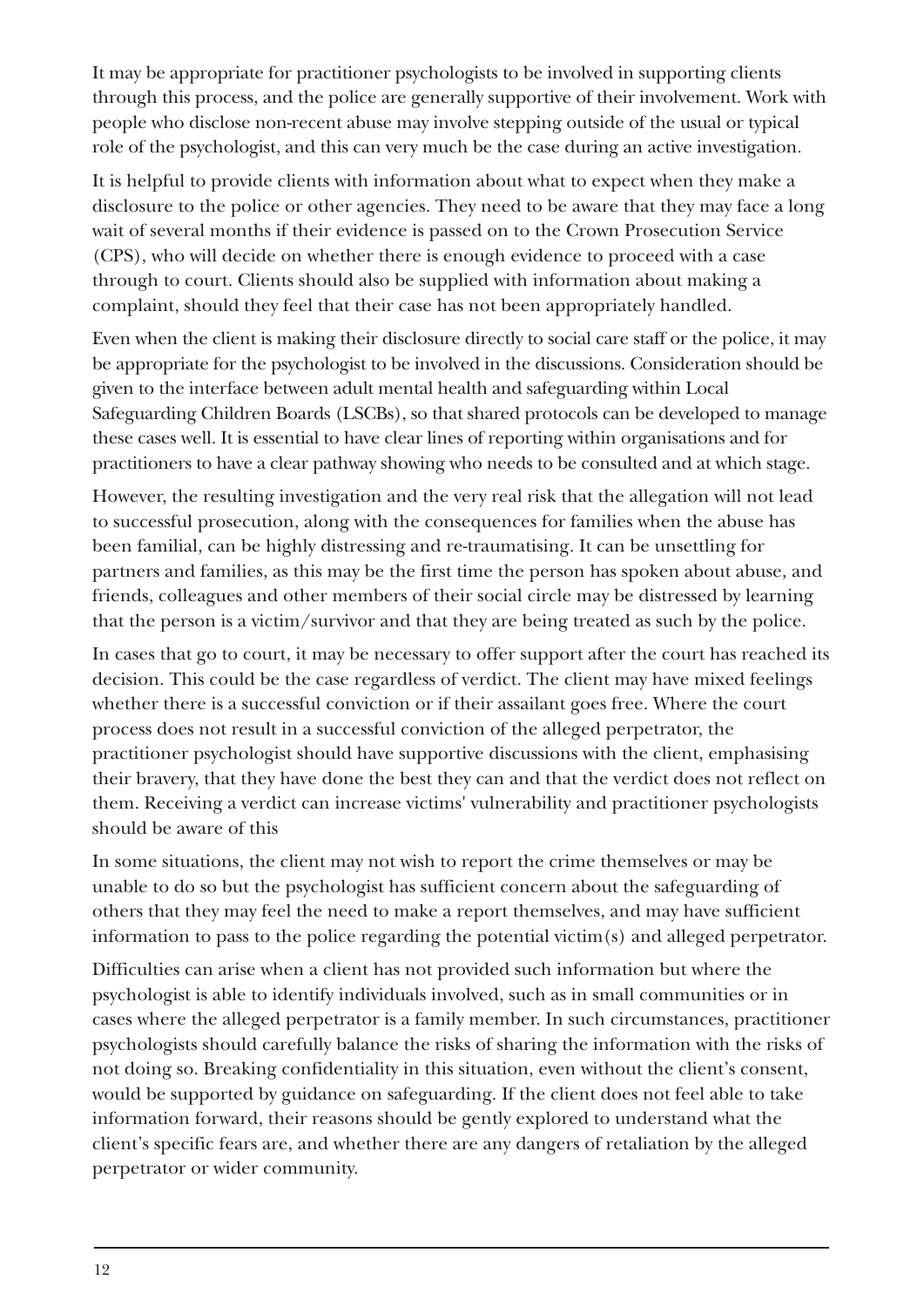## **Issues facing practitioner psychologists when a non-recent abuse allegation is made**

There are a number of things which a practitioner psychologist will need to weigh up when working with a client who has disclosed non-recent sexual abuse. Adults alleging nonrecent sexual abuse are victims/witnesses and may be very vulnerable. If they are being seen within a clinical setting the disclosure may be part of a complex set of circumstances; the client may already be experiencing high levels of psychological distress and may be a risk to themselves.

People who are survivors of abuse may have a range of reasons that they have been unable to disclose their experiences, such as:

- fear of not being believed;
- fear of being blamed by others for what has happened;
- feeling shame about what happened to them
- fear caused by threats;
- love or attachment to the person who has abused them;
- being in denial about what has happened or experiencing dissociation triggered by memories of abuse;
- feeling that they are the only person that this has happened to;
- feeling scared that the family will break up as a result of disclosure;
- fear of racism;
- gender stereotyping;
- fear of excommunication or exclusion from a community/religious/peer or work or social group;
- fear that they may lose their job, damage their position on a career ladder or be deprived of opportunity for advancement;
- fear of being deprived of a place to live or any opportunity for moving on;
- fear of re-victimisation due to the prospect of strongly marshalled (often legally supported) counter-attack by the alleged perpetrator and associates; or
- Fear of court processes and their ability to withstand them.

These feelings will be heightened by the prospect of wider disclosure to other agencies.

In addition, victims/survivors may also have had difficult experiences within the mental health system, such as being sectioned, working with multiple clinicians over a long period of time, facing social exclusion and stigma due to their mental health problems or facing other hardships, such as trying to live on a low income. Some people may have internalised unhelpful stereotypes about having mental health issues and feel that no one will listen to them or take them seriously. Adults who are parents may fear that professionals may question their parenting and that their children may be taken into Local Authority care. Some people may have disclosed abuse before and been disbelieved or silenced as a result of trying to tell. People with learning difficulties/disabilities may face obstacles in being able to communicate what has happened to them. These are all barriers for people contemplating or making disclosures.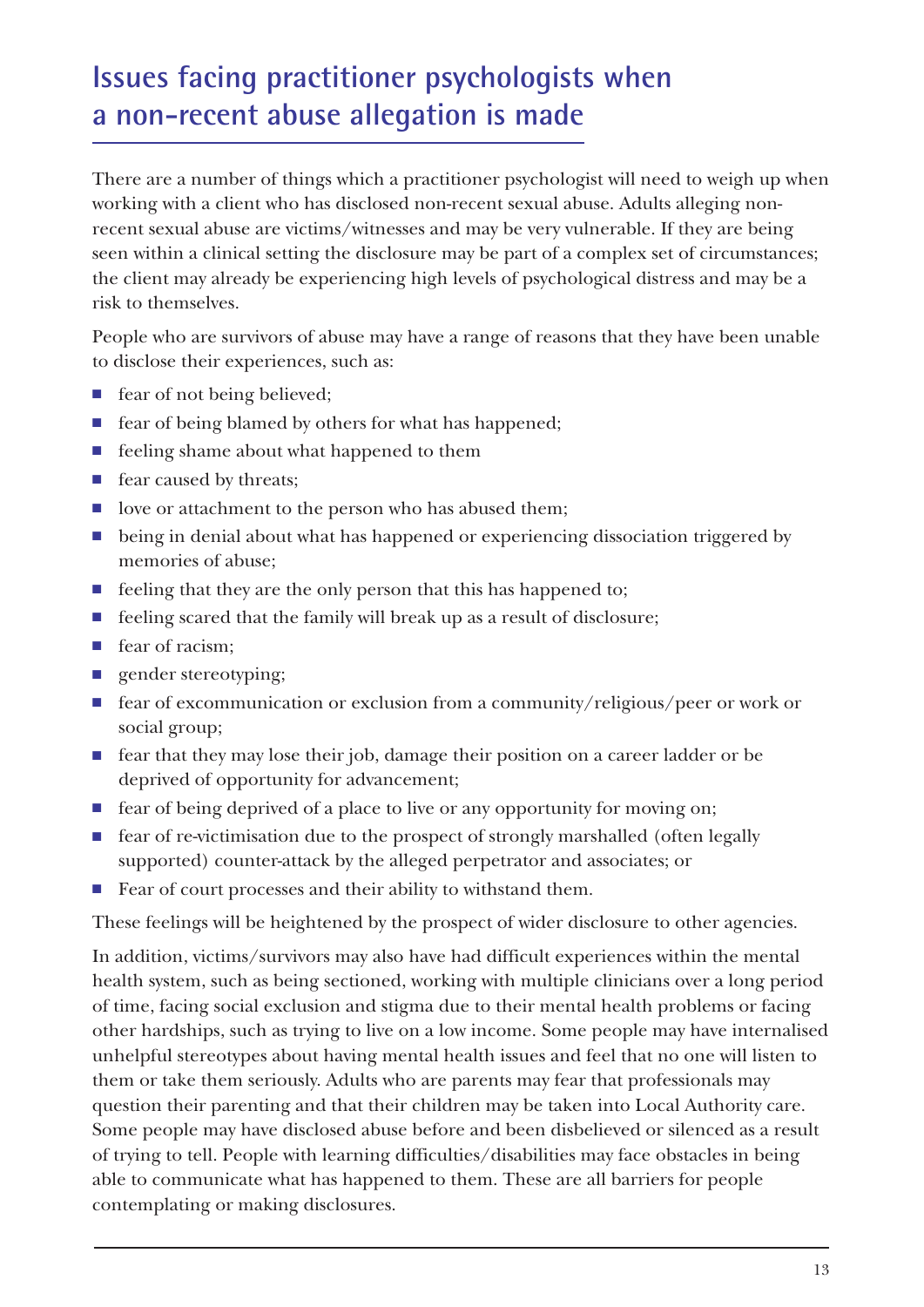## **The potential impact on the therapeutic relationship**

There is often a worry that reporting of abuse will destroy the therapeutic relationship. However, as previously mentioned, it can be an opportunity for a client to feel heard and believed. It must be noted that a psychologist supporting a client to report non-recent abuse can be therapeutic, especially when the timing has been carefully considered, and the client feels involved in the decision-making process. This must be judged on a case-bycase basis, with a risk assessment.

Herman (1997) draws attention to the potential therapeutic value of taking action against a perpetrator of non-recent abuse in a context where successful outcomes are far from guaranteed. There is some literature on resilience in those who are able to survive their experiences and recover through psychological treatment (Woodward & Joseph, 2003).

Ainscough and Toon (1993) also highlight that there may be a range of reasons for survivors wanting to confront the people who abused them, including to protect other children from the perpetrator, to break the silence, and to feel that they have agency to break the hold the perpetrator may still have over them, enabling closure.

A client may disclose that they were sexually abused but not go into the details of the abuse. Again, it is vital to be aware of the impact of disclosure on the adult and to assess potential risk around disclosing. The psychologist should not seek to elicit information about the details of the abuse, but neither should they prevent a client talking about their abuse. All discussion should be framed within clear limits of usual confidentiality, good note-keeping and making it clear that the psychologist works as part of a team and is in receipt of supervision.

Seeking advice about a client's allegation without their express knowledge or consent can be an extremely uncomfortable position for a psychologist to be in and risks jeopardising the therapeutic relationship. In such circumstances, careful consideration should be given to how to mitigate any resulting increase in risk. The dilemma is that the client could experience the psychologist as behaving in ways that potentially feel to the client like re-victimisation (by taking control away from them).

Adult clients may have come to therapy, seeking help for issues other than the consequences of child abuse. They may not wish to deal with issues around abuse and may be unwilling to take information forward themselves. Practitioner psychologists may need to reframe their active response to child protection concerns as potentially therapeutic, and ensure that they act in a manner consistent with this ultimate goal.

### **Balancing the needs of the client versus needs of (potential) other victims**

If a client discloses that they were sexually abused in childhood, the practitioner psychologist's concerns should be heightened if:

- the alleged abuse has not been previously reported or there has not been previous professional intervention from the police, medical or social services;
- the alleged perpetrator is a family member with ongoing contact with children;
- the alleged perpetrator holds a position of trust (paid or voluntary) which is likely to bring them into contact with children and young people;
- the client is aware (though they may not be) that other young people were victimised;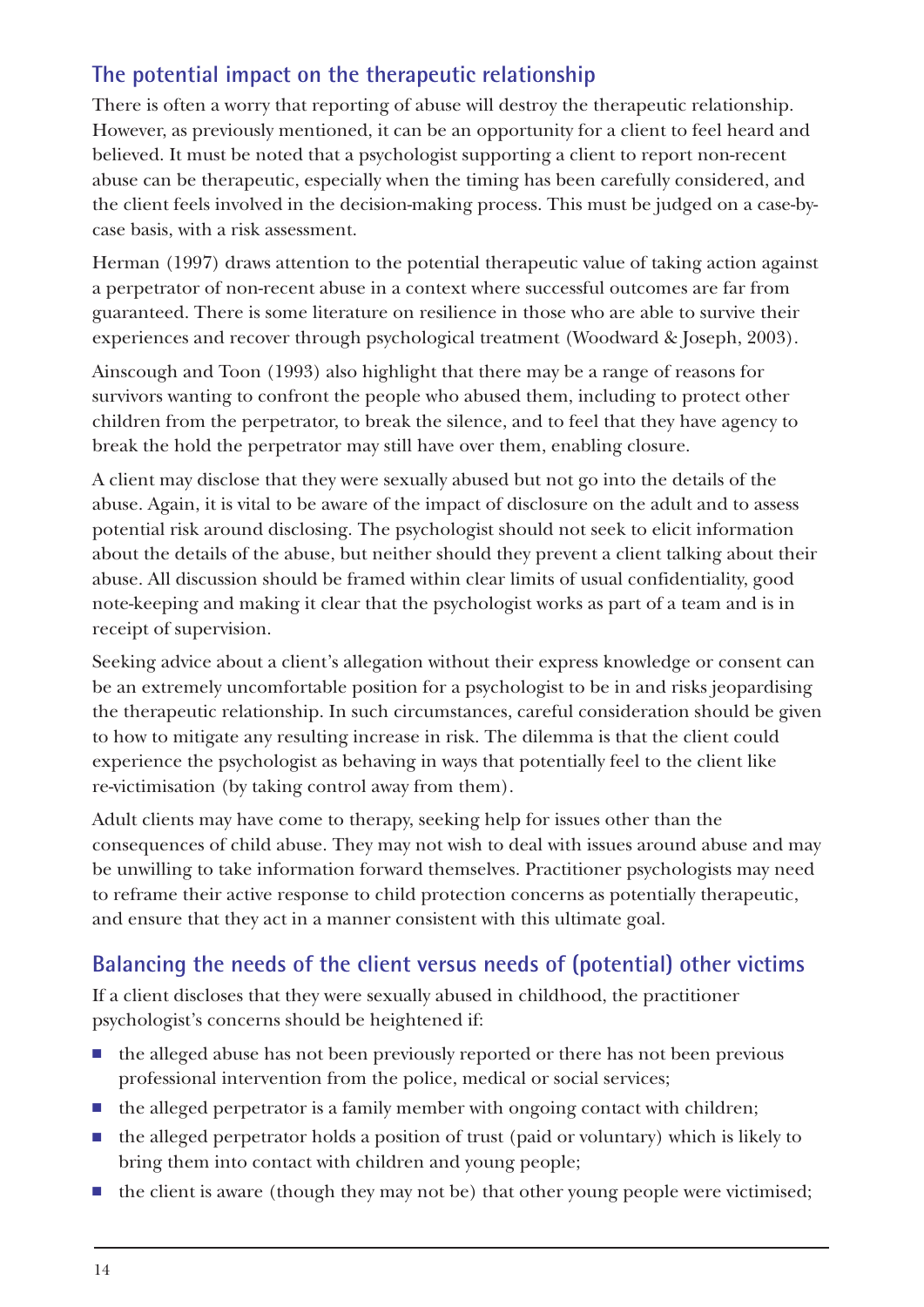- it is clear that there was organised or ritual abuse; or
- the adult client is continuing to be abused by the perpetrator.

However, the absence of any or all of these factors cannot be assumed to mean there is no ongoing risk. Perpetrators with no known access to children either through familial, social or occupational context will still live as part of communities and may well have access to children in their daily lives. The survivor may be unaware of other victims and feel that they were uniquely singled out/to blame, when in fact the perpetrator may have abused other children extensively.

The adult client may be experiencing high levels of distress and symptoms of trauma (including psychotic symptoms and dissociation), which may be accompanied by a risk of self-harm and/or suicide. The practitioner psychologist may assess this risk as being potentially heightened by sharing information with other agencies. Even if information is shared about allegations, it may not be possible to proceed, as the victim's testimony may be felt to be too fragile.

There is a need for careful consideration before assuming that the right course for the client will always involve onward disclosure and involvement of the police. In any case of disclosed abuse, it is crucial to include the survivor's reasons for not telling as part of risk assessment, and to be clear with colleagues that these risks may present real threats to the person's ongoing safety.

Risk assessments need to be extended to consider potential safeguarding issues raised by non-recent abuse allegations, the impact on the client, and the risks associated with placing them on a waiting list during any potential investigation. The client may also be a parent themselves, and the impact of distress upon their parenting capacity should also be considered. This can raise complex ethical dilemmas in its own right, and is beyond the scope of the current guidance. However, it is recognised that there is tension when holding in mind (a) the needs of children; (b) the needs of adult survivors; and (c) the survivor as potentially having compromised parenting capacity. Again, these dilemmas need to be discussed with safeguarding professionals and with supervisors who have experience in working with such complex cases. Practitioner psychologists can assist with systemic thinking and family-based work that might be necessary following disclosure, regardless of the safeguarding outcomes.

## **Breaching confidentiality**

There may be circumstances when a psychologist needs to breach confidentiality in order to safeguard others.

Most understand that the duty to respect confidentiality is not absolute; nevertheless every practitioner psychologist must clearly outline the parameters of confidentiality whenever they begin assessment or therapeutic work with an individual or a family. It is important that the rules around confidentiality are established at the outset ensuring clients understand that confidentiality may need to be breached in certain circumstances without their consent. Clients also need to understand the extent of information-sharing between professionals bound by the same rules. The fundamental obligation is that a client ought to know in advance of disclosing anything to any professional, that the professional may not be permitted to keep secret the information the client has disclosed. Honesty about this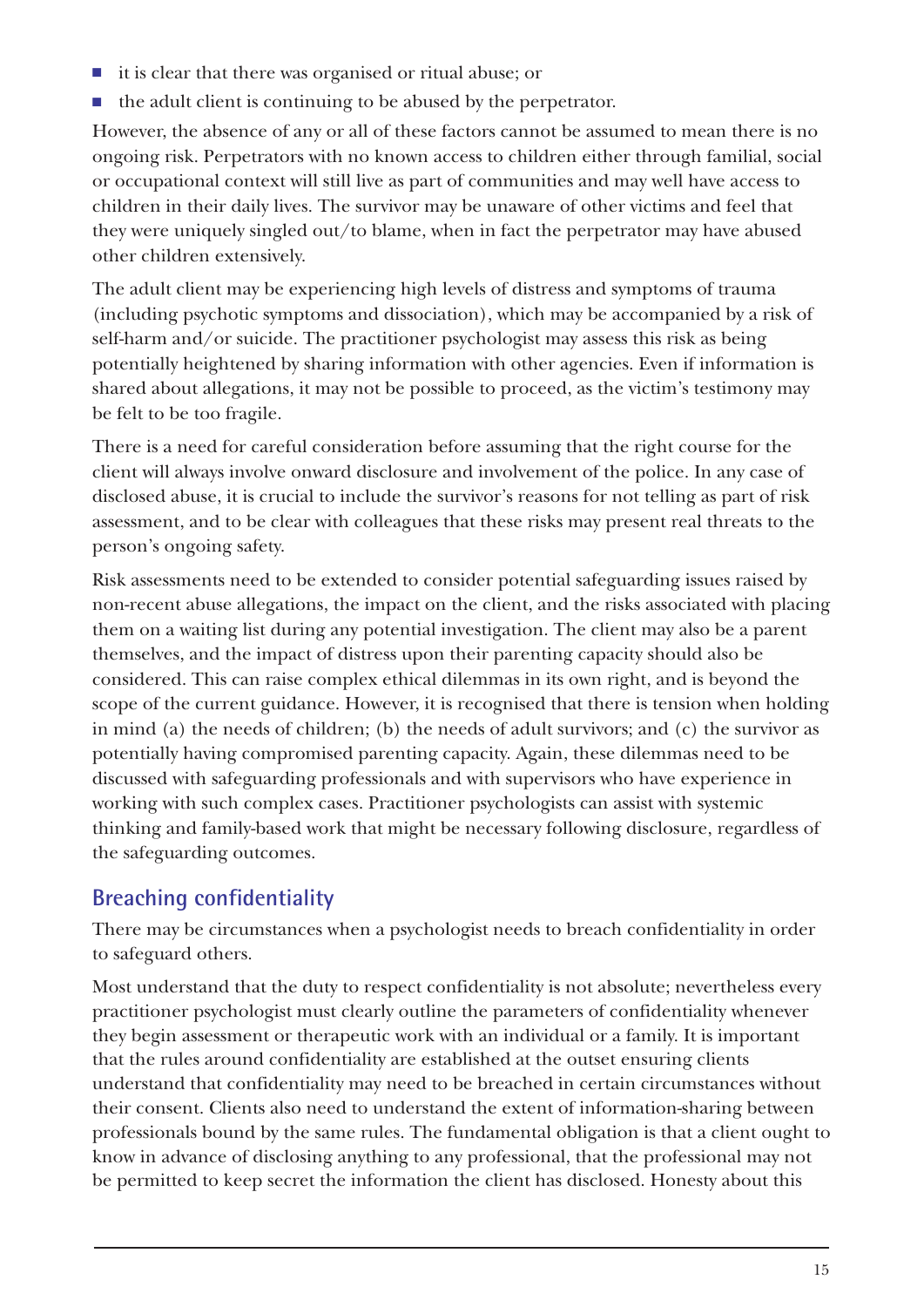issue is crucial and avoids risks of clients later feeling let down or misplaced in their trust of the professional.

Disclosure of abuse which may be subject to legal proceedings should be an additional prompt for the practitioner psychologist to revisit the question of informed consent to ensure the client fully appreciates the potential implications of therapeutic discussions. The practitioner psychologist should also consider again key professional questions relating to the client's readiness for therapy and the importance of timing in traumarelated psychological interventions.

As a general rule, confidentiality will always be respected, and there are only limited exceptions permitting breach of confidentiality without an individual's consent. The Society advises that psychology practitioners:

- (vi) Restrict breaches of confidentiality to those exceptional circumstances under which there appears sufficient evidence to raise serious concern about:
	- (a) the safety of clients;
	- (b) the safety of other persons who may be endangered by the client's behaviour; or
	- (c) the health, welfare or safety of children or vulnerable adults.

#### **British Psychological Society, Code of Ethics and Conduct (2009)**

No psychologist is likely to feel comfortable about passing on information without a client's consent or perhaps even knowledge. It would always be advisable to discuss this with the police and safeguarding team, and to come to a joint decision about when to disclose professional action to the client, in order to avoid compromising the safety of the client or others, and without prejudicing an investigation.

If practitioners have to take decisions for the protection of children, which clients may disagree with, then it is important to explain the rationale for this clearly and respectfully. The issue of timing of telling the client what the psychologist is doing needs to be clearly balanced with the risk of adult clients inadvertently alerting an alleged perpetrator to multi-agency involvement. If alerted, the alleged perpetrator may take action to destroy evidence or silence children/other witnesses. Once again, it is important to hold in mind the complex issues around the protection of children, the needs of the client and information sharing.

The Caldicott Principles (1997, 2013) were drawn up in response to changes in information technology and recommendations arising from the Climbié Inquiry to ensure the duty of confidentiality is not used as a shield against sharing information on a need-toknow basis hindering management of safeguarding concerns. The Principles can be found at the back of this document and a full reference can be found under 'References'. Further relevant documentation and links to the original source can be found at www.bps.org.uk/historicalsexualabuse.

In summary, no breach of confidentiality can be taken lightly, and it is advisable always to be as open and transparent as possible with the client and as soon as possible. While it must be recognised that there may be times where there may need to be an initial breach or an initially undisclosed breach in order to safeguard others from an alleged perpetrator, generally it is advised that individual practitioners seek advice before breaching confidentiality in these situations and refrain from making unilateral decisions.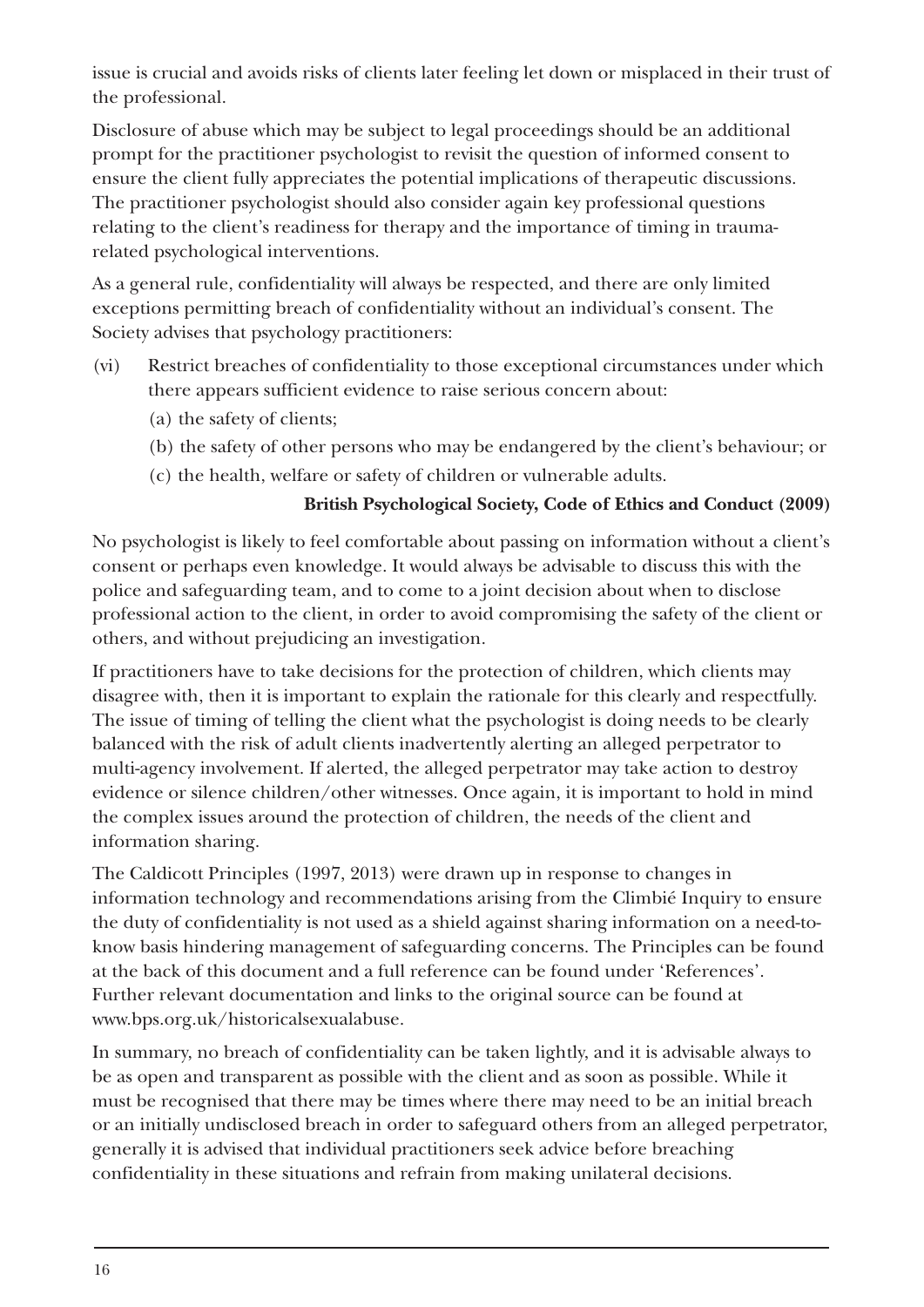### **Decision-making**

The Health & Care Professions Council (HCPC) states that:

If you make informed, reasonable and professional judgements about your practice, with the best interests of your service users as your prime concern, and you can justify your decisions if you are asked to, it is very unlikely that you will not meet our standards. By 'informed', we mean that you have enough information to make a decision. This would include reading these standards and taking account of any other relevant guidance or laws. By 'reasonable', we mean that you need to make sensible, practical decisions about your practice, taking account of all relevant information and the best interests of the people who use or are affected by your services. You should also be able to justify your decisions if you are asked to.

#### **Standards of Conduct, Performance and Ethics 2012, p.5**

Decision-making should be based on evidence-based research and practice but can be complex and as result, subjectivity can enter into judgments and decisions at times. Practitioner psychologists should remember that all professionals can be prone to thinking errors, particularly under such stressful or difficult conditions.

It is important to discuss complex cases with colleagues. It is better to make careful, considered and well-timed decisions rather than hasty and mechanistic decisions. The latter can lead to negative consequences, such as client disengagement from therapy and their loss to help; potential increased risk of harm to the client; or the loss of important safeguarding information. All decisions must be underpinned by up-to-date training and the use of good supervision.

Psychologists are strongly advised that unless, for example, there are exceptional circumstances (perhaps of urgency), decision-making should be shared with senior managers and safeguarding staff within their organisation. The judgements and decisions in these cases can be complex and stressful and it is important to share information with colleagues on a 'need-to-know' basis (i.e. named safeguarding professionals, line managers, clinical supervisors and potentially across agencies).

Decisions should be embedded within an equality/anti-discriminatory framework. In reality, this means that psychologists should be aware of their own responses to cases, and endeavour to base their practice on clear and ethical principles, rather than attitudes. For instance, multiple inquiries have revealed that the way in which professionals view survivors can influence thresholds for acting on information. Decisions may be based on not seeing people who disclose abuse as victims, questioning the truthfulness of what they are saying or believing them to be too fragile or not sufficiently credible in the eyes of the law to report their experience. Psychologists may unwittingly harbour assumptions about motive, class, gender, ethnicity, disability or age that adversely affect their decision-making. Psychologists are also likely to have their own thinking biases, as all people do, so it is imperative to seek advice and use ongoing clinical supervision.

Professionals also need assured support from their professional body/professional indemnity providers to ensure prompt access to advice that will protect from a legal suit in the event of immediate or later challenges in relation to their involvement in decision-making.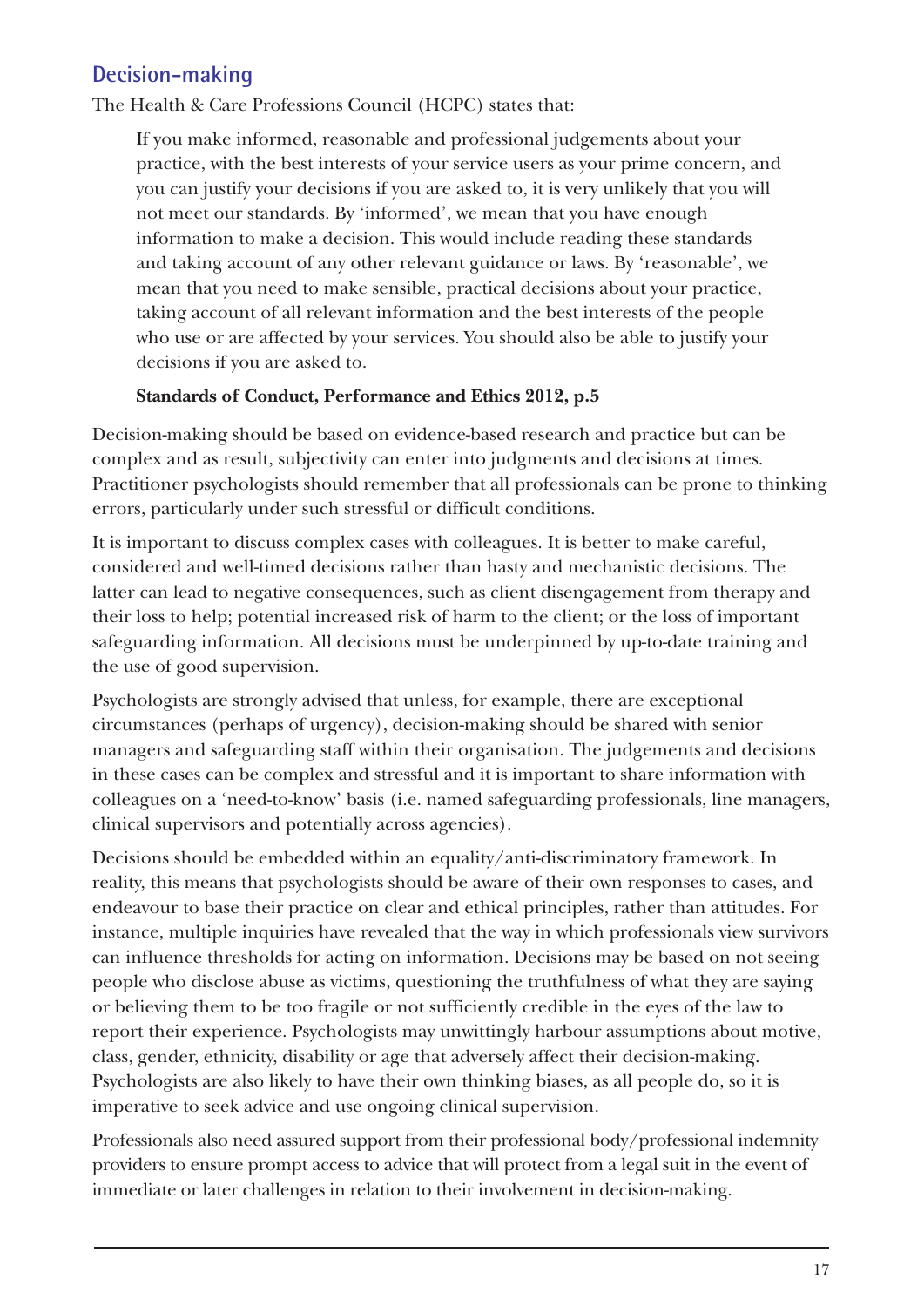## **Strategy meetings**

In some cases, the authorities may not have the names of potential children at risk – there may be information only about an alleged perpetrator's name and grounds for concern (e.g. the alleged perpetrator is or was a sports coach). A strategy meeting may then be called.

The strategy meeting should be recorded in writing. It should be multi-agency, and discuss both safety and risk to children or vulnerable adults who may be at risk from the alleged perpetrator, and take careful consideration of the client's mental health.

As the person who has most contact with the client, the practitioner psychologist may be asked to speak with the client further. It is important to establish roles clearly, e.g. if the psychologist remains involved, what is expected of their role should be clearly delineated, especially if they have needed to provide a witness statement.

In the meeting, plans should be clearly agreed, what is known by whom should be clearly established, and there should be agreement on how to manage issues regarding confidentiality, especially if it has been necessary to act without the client's current knowledge or consent.

Following a strategy meeting, there may be no further action at that time. If this is the case, the information that has been supplied about an allegation will still be logged with safeguarding agencies. If at a later date, further complaints are raised about a named alleged perpetrator, this name can then be cross-referenced to previous allegations.

If the practitioner psychologist is concerned with decisions that have been reached at the strategy meeting, they should discuss mechanisms for reviewing decisions with their local safeguarding team. In exceptional circumstances, practitioner psychologists may have concerns about the way a case has been managed. It is important to be clear about how such concerns can be raised within and across agencies, and taken to the LSCB for review.

If significant concerns remain or there are major concerns which are in the public interest to disclose, it may be necessary for a psychologist to refer to their whistleblowing policy. Practitioner psychologists should also consider seeking support from their own professional bodies and supervisor/mentors throughout their involvement in complex cases. Managing personal resilience is essential to ensuring practitioner health and avoiding adverse impact on capacity arising from sustained requirement to handle complex ethical dilemmas and client support needs.

The following diagram from Working Together 2015, illustrates the next steps in the process that social services and /or the police may take if it is though that a named child is in danger.

Social care investigates to see whether any named children are known to them and where a child may be in need of protection. If not known, the police will check whether the alleged perpetrator is known to them already, potentially through Multi Agency Public Protection Arrangements (MAPPA). This concerns known offenders. If there is felt to be immediate significant risk to children, then safeguarding agencies will need to intervene.

Health organisations may also need to consider that there may be instances when alleged perpetrators may be known to mental health services, and it should be considered how to manage this information if it is not known to MASH.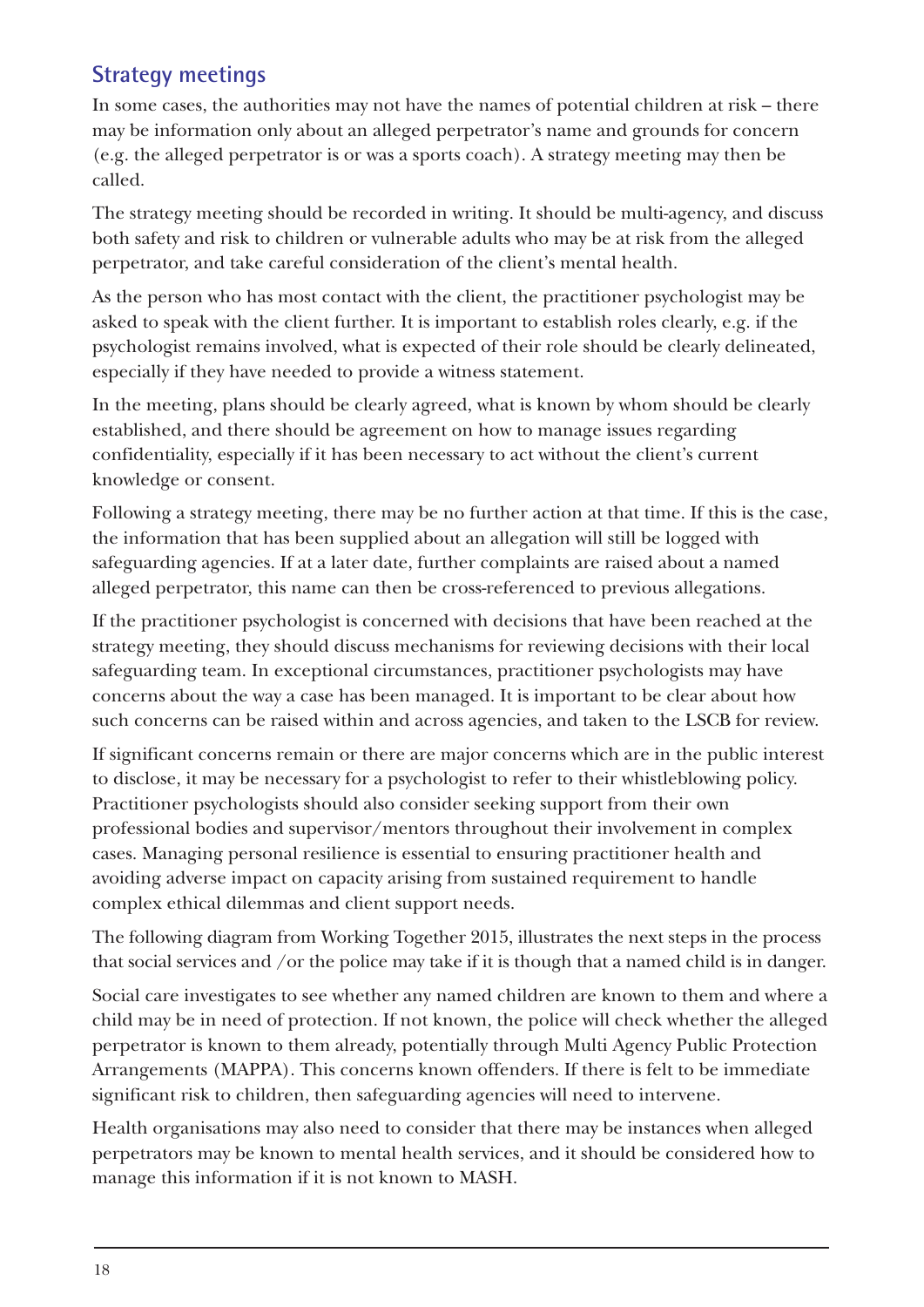

**Figure 3: Action to be taken when a child is referred to local authority children's social care services from Working Together 2015, p.30.**

Please note: the references to flow charts 2, 3 and 4 mentioned in this figure can all be found in Working Together (2015).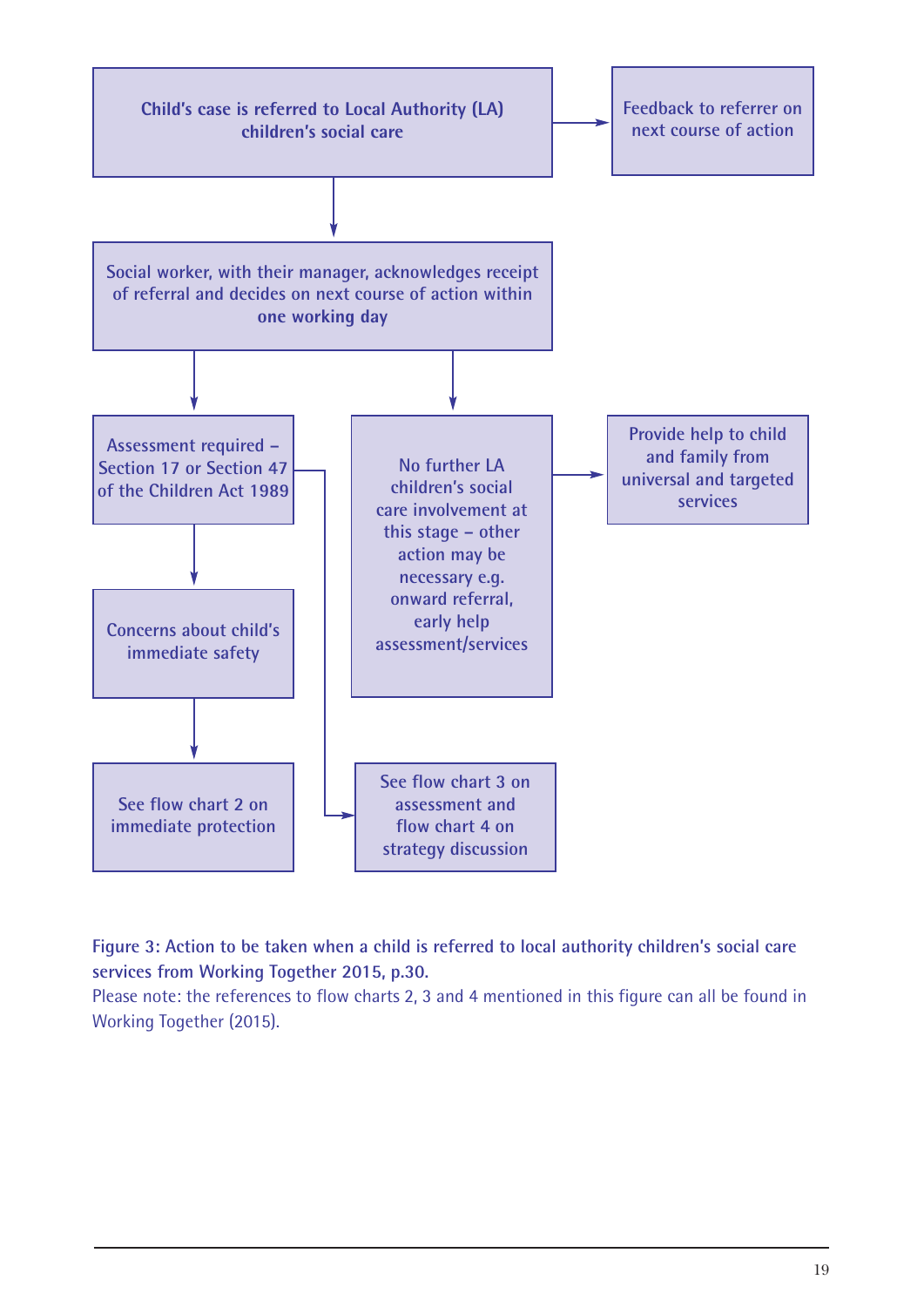## **Special circumstances**

There can be additional factors which mean that issues around safeguarding become more complex:

- **Allegations against former or current members of staff** If the alleged perpetrator is a public service employee or clinician they may have ongoing access to children and young people, or vulnerable adults. They may also have current access to medical or other confidential records that could alert them to information having being shared with other agencies. If such an allegation has been raised then it is important to follow LSCB policy and to potentially involve the Local Authority Designated Officer (LADO). Your organisation should support your referral.
- **The alleged perpetrator is a high profile person** High profile cases must be managed closely by the senior investigating officer (SIO). Each case must be treated individually to manage any specific challenges it may pose. Relevant professionals should have regular meetings as the case progresses, so that the interests of victims/witnesses are looked after. The wider investigation would handle media and criminal legal matters (Scott, personal communication).
- **Allegations concern local authority residential settings** If such an allegation has been raised then it is important to follow LSCB policy and to involve the LADO. Your organisation should support your referral.
- **Allegations concern a different Local Authority area** Advice should be sought from the safeguarding team and LADO local to the victim, and it should be clearly outlined how the information is being transferred on.
- **The alleged perpetrator has died** It is hoped that the high profile case of Jimmy Savile has highlighted the importance of an investigation after death. Ensuring that victims receive support, and identifying those organisations that may have flawed systems which allow abuse to occur or go undetected, are two clear reasons for proceeding with an investigation after the perpetrator's death.

### **Assessment and record-keeping**

In cases where non-recent abuse is disclosed, it is wise for the practitioner psychologist to pay particular care and attention to the quality of their questions around disclosure. It is important to keep questions open-ended, and not to lead the client making a disclosure (Marshall, personal communication).

There has been considerable debate amongst practitioner psychologists regarding the reliability of recovered memories and whether they are historically accurate. Many people who disclose abuse are speaking about 'never forgotten' memories. However, clients may also disclose memories of sexual abuse which are recently remembered (sometimes before seeking therapy, sometimes during therapy). These appear to be previously forgotten incidents, which the client has newly remembered. This may cause some concern with practitioners psychologists that they will be accused of creating illusory memories in the client, or that the client has experienced 'memories' which are not real.

It is clear that abuse is still taboo and that many people have been silenced by accusations of 'fantasising' or 'lying' about abuse. Andrews et al (2000) report that recovered memories were similar to those reported by patients diagnosed as having post-traumatic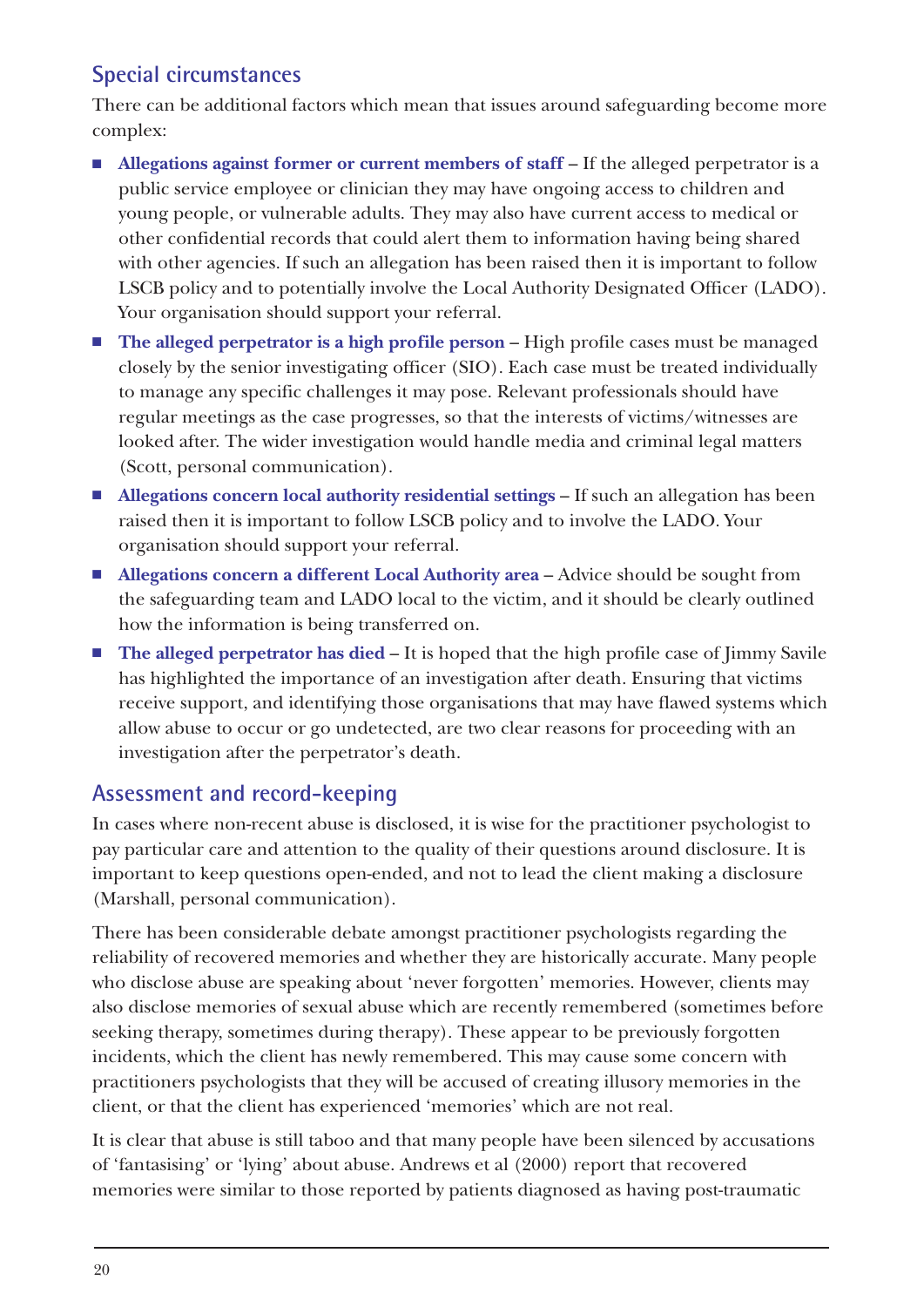stress disorder (PTSD), following an event known to have occurred, such as a car crash. The memories were fragmented but detailed, accompanied by high levels of emotion and experienced as reliving the original event.

The use of evidence-based therapies should prevent practitioner psychologists appearing to have unduly influenced a client's memory or account of trauma. Psychological therapy for developmental or complex childhood trauma (particularly when linked with PTSD) is still being developed. The NICE guidelines (2005) outline that trauma-focused cognitive behavioural therapy has the most reliable evidence base for the psychological treatment of PTSD.

Practitioners should take as detailed a history as possible at assessment. This is the point at which they are likely to gather information about family history, which in cases of familial abuse should include genograms. The detailed gathering of information for genograms should include information about dates of birth for family members, addresses and, if possible, schools or pre-school if there are young children potentially at risk. It is also helpful to have GP details (if possible). If this is the point at which a disclosure is made, then it is important to note the nature of the allegations (without going into unnecessary detail about specific incidents), details about alleged perpetrator(s), such as name, date of birth, address, occupation and age at the time of the abuse, if the client is able and willing to provide this.

It is extremely important to keep clear and accurate notes. Clear recording of decisions as they unfold are the basis of accountable practice. It is particularly important in case of records being needed for judicial purposes. Therapists cannot offer complete confidentiality as the therapeutic relationship is not a 'privileged' one in the legal sense. The therapist and their notes can be called to court. It is imperative, regardless of setting, to have case notes which are of a good standard.

Notes should include:

- The date, time and method of contact:
- Any allegations recorded using the client's own words;
- The rationale behind any clinical decision-making and actions; and
- If it has been necessary for action to occur without the client's knowledge or consent.

If any other professionals within or across agencies are contacted to discuss safeguarding concerns, then it is important to keep records of the following:

- To whom you spoke and their job title;
- The reason that you spoke to the professional;
- Whether this was a consultation where you did or did not name the client;
- What information was shared and what the key points of the discussion were;
- What actions you agreed on the basis of the discussion, along with timescales and responsibilities attached to these;
- Any decisions or plans to discuss/not discuss any further safeguarding actions with the client;
- Whether it has been necessary for the conversation to occur without the client's knowledge or consent; and
- Any follow up to actions.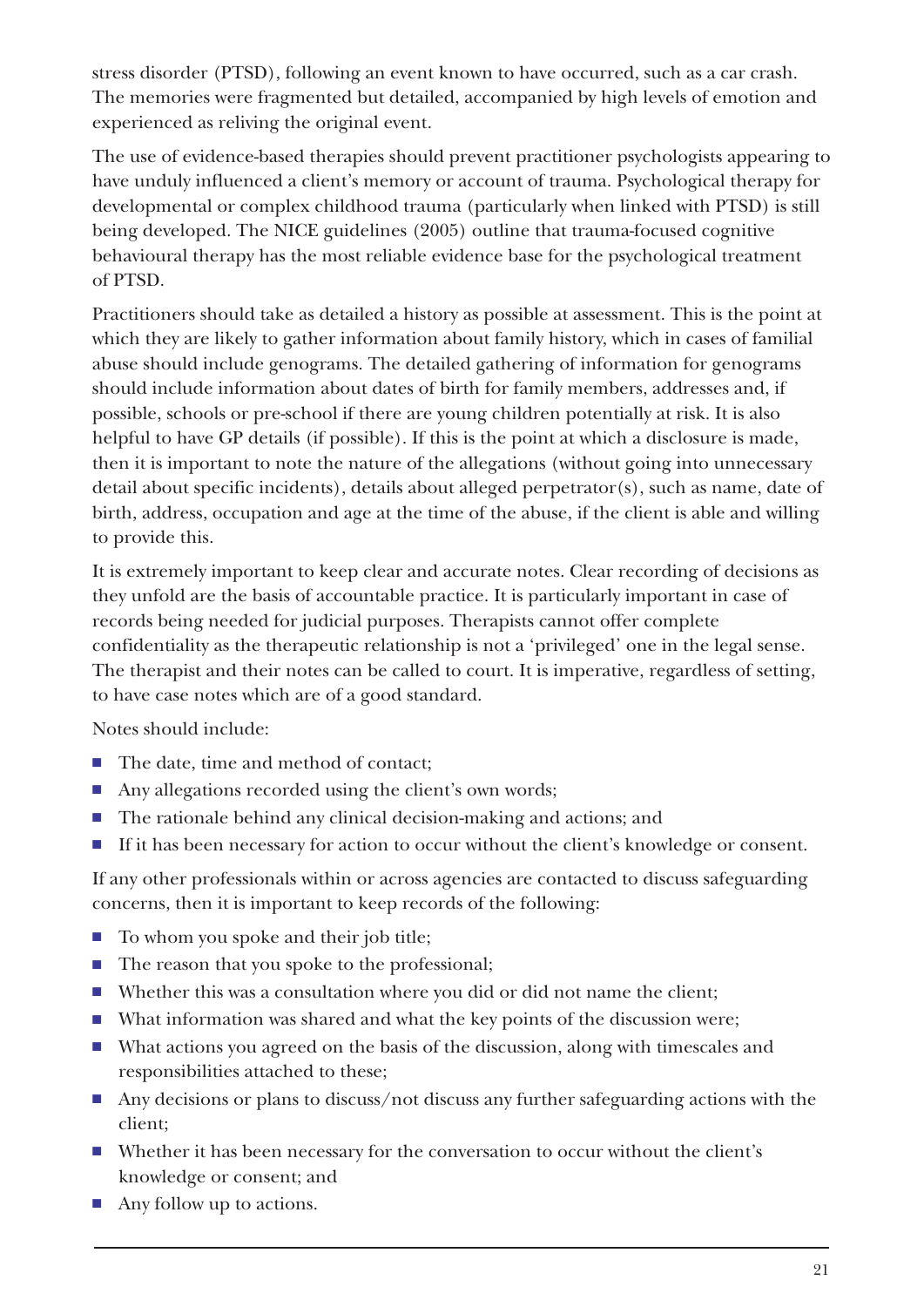Where conversations have had to occur without the client's knowledge or consent, notes may need to be stored and clearly marked as third-party information within the documentation, so that it is restricted from the client at that time, and so that any safety issues are not inadvertently compromised, e.g. another worker inadvertently disclosing that there have been safeguarding conversations may be harmful to the client and inadvertently endanger other children.

It is particularly important to have clearly thought out and recorded risk assessment. There may be multiple risks to the client's care, including disengagement from services; suicide risk; risk of mental health crisis; on-going contact with an alleged perpetrator; and/or risks of harm to others.

Sometimes practitioners will be working via interpreters, and in these instances it is important to accurately record what the interpreter says that the client has disclosed. There will be need for additional discussion with the safeguarding team about complexities that may arise when disclosure is heard by an interpreter working with a therapist.

Additional issues may arise when practitioner psychologists make audio/video recordings of sessions with clients. For practitioner psychologists, consent will have been sought for recording sessions in this way, but this may have been done for the purposes of supervision or (if a trainee psychologist) for training. If a disclosure is made during a recording, advice should be sought from the safeguarding team and/or clinical governance team, as this information may then be treated as evidence and requested by the police or court, if a case is reported and proceeds through the legal process.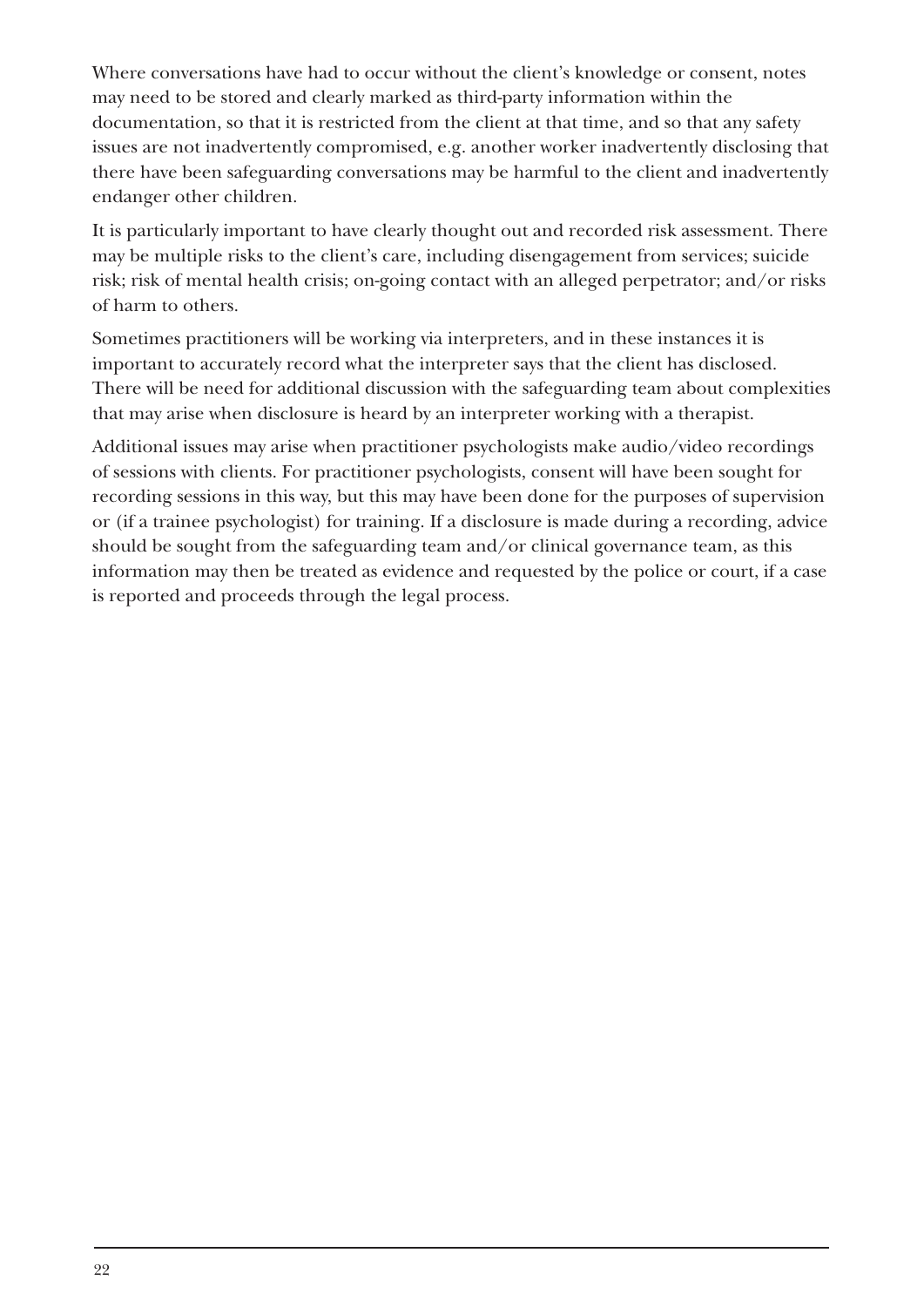## **Making a formal statement to police**

The police will need to speak to your client, potentially with the support of an Appropriate Adult. A witness statement will be taken, either in written form, or on video. A police investigation will follow with witnesses contacted and the suspect interviewed. Any third party material or other evidence will be gathered. The police will then seek expert charging advice from the Crown Prosecution Service (CPS) who will decide if there is sufficient evidence to take the case to trial. The police will explain what making a statement will involve and may involve an independent sexual violence advisor (ISVA). These advisors are a valuable source of support for victims; they work with victims of sexual crime, to provide them with information about counselling, how to report a crime if they wish, and support them through police and legal processes. ISVAs are funded through the Home Office and Sexual Assault Referral Centres, and are trained but they are not specialists in mental health.

It is important to emphasise to clients that their allegation/concern will be treated seriously; that they are acting protectively on behalf of other potential victims; that their information will be treated sensitively and carefully; that if they make a formal complaint, they should be interviewed by specialist officers in plain clothes; that witness statements are often recorded, rather than written; and that they can take breaks during the interview.

Generally medical records/therapy notes should not be shared with the police without the police going through the normal formal route. However, there may be circumstances where urgency and need in relation to management of a safeguarding issue requires consideration of disclosure relying on Caldicott principles. The Caldicott principles are important in ensuring that only relevant information is shared with those who need to know. For instance, the police may need to know about a client's capacity, risk and vulnerability, and the nature of the alleged offence. They do not need to know about the client's wider life circumstances or other personal details that are not relevant to the alleged complaint.

### **Waiting for court and pre-trial therapy**

This can be a highly challenging time for people, as they do not know whether the case will proceed to court. This uncertainty can continue for long periods of time, and then if a case does go ahead, they have to face being called as a witness. The attrition rate from complaint to court is high. Again, ISVAs are a valuable source of support at this time.

The Crown Prosecution Service (2002) and the Home Office (2002) have provided clear guidance regarding the provision of pre-trial therapy, which addresses the ethical issue of not withholding a person's right to help but also addresses concerns about inadvertent 'coaching' of witnesses or contamination of evidence. It also clarifies that a psychologist's notes can be called as evidence in legal proceedings. Practitioner psychologists may also be called to give evidence in person.

Barrett's (2013) media report highlighted that many police and other agencies are not always well informed about guidance concerning vulnerable witnesses accessing pre-trial therapy, and that this has led to tragic consequences for witnesses. Jenkins (2013) outlined the case for the Government to make explicit recommendations for victims and witnesses to be offered funded pre-trial therapy. He comments that: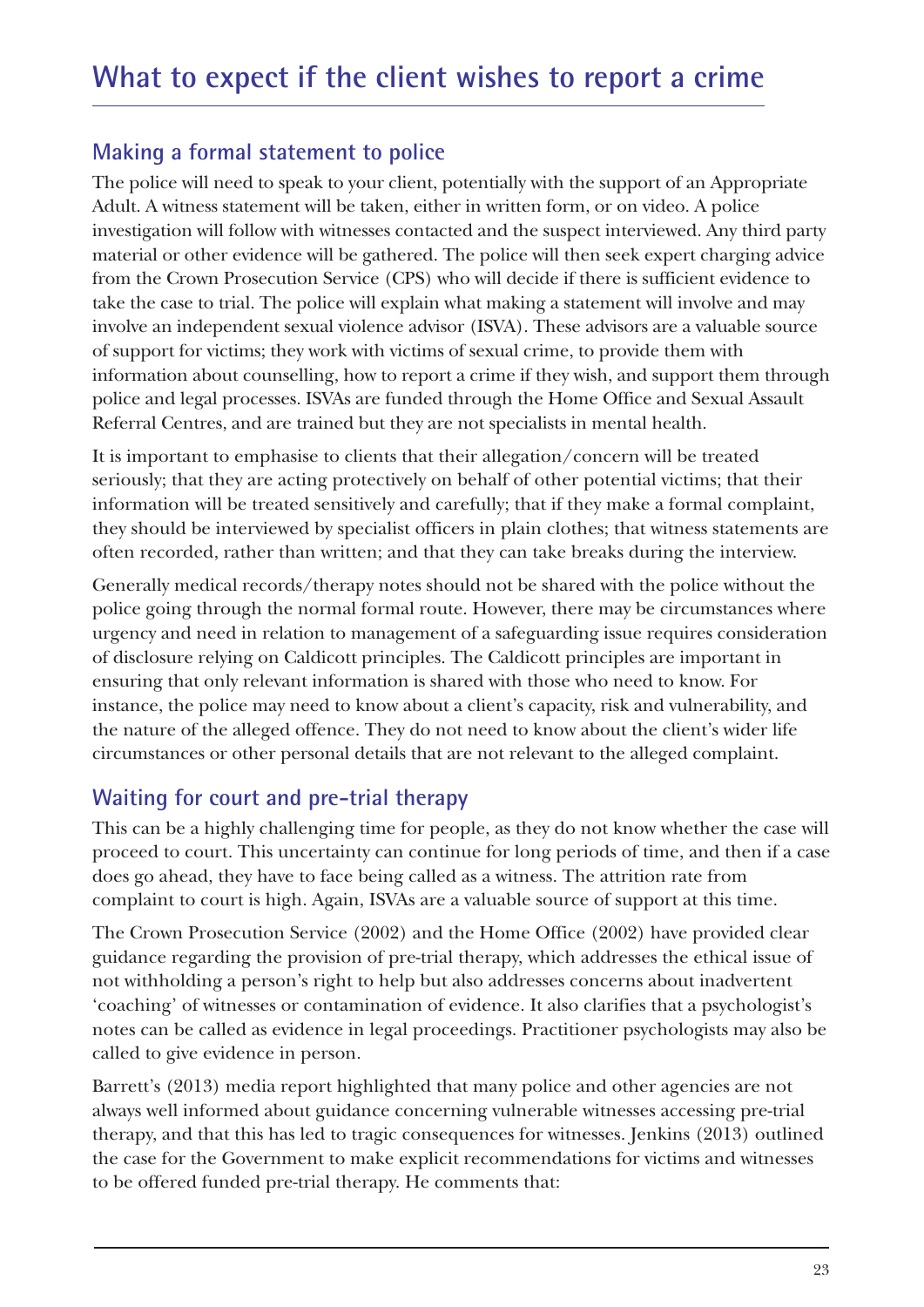'It is important to distinguish carefully between the different types of support available: between preparation for giving evidence in court on the one hand, and ongoing pre-trial therapy on the other. It can also be important for support roles to be clearly demarcated, and for the different forms of support provided by different people to be distinguished.' Jenkins (2013)

Practitioner psychologists are trained in a range of different models and so may adapt the intervention based on the needs of the client and the system. Different forms of therapy have different potential impacts on the legal process. The diagram below, adapted from Bond and Sandhu (2005), summarises the different facets of therapy and their increasing levels of impact on the court process.

This outlines that more direct focus on the incidents of sexual abuse and its aftermath can potentially impact on the legal process.



#### **Figure 4: Therapy focus and potential impact on legal process**

The use of evidence based therapies should prevent practitioner psychologists appearing to have unduly influenced a client's memory or account of trauma. It is recommended that practitioner psychologists do not use techniques which could be seen to have reduced reliability of memory, such as hypnosis, or be seen to 'lead' the client.

The need for evidence based intervention cannot be overstated, though it must be acknowledged that psychological therapy for developmental or complex childhood trauma (particularly when linked with PTSD symptoms) is still being developed. The NICE guidelines (2005) outline that Trauma Focused CBT has the most reliable evidence base for the psychological treatment of PTSD.

Practitioner psychologists have an ethical duty not to withhold therapy, though this comes with many challenges within and outside their control. For example, increasing a person's wellbeing and presentation may well influence how the jury perceives the credibility of their evidence. Although it may be uncomfortable to engage with these dilemmas, it is important to do so.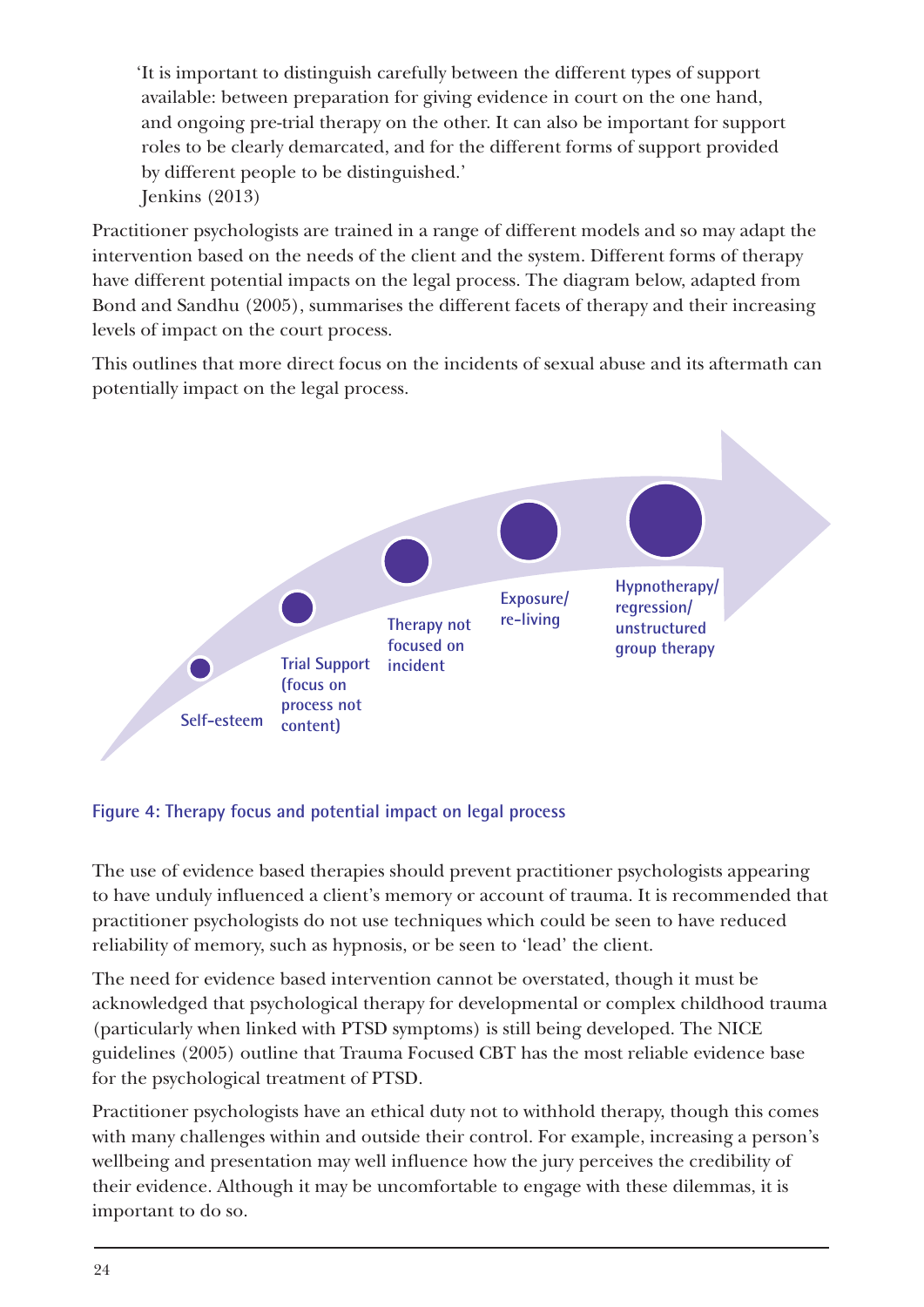### **Support at court and post-court**

Practitioner psychologists may have a role in helping clients to understand what to expect at court and how to manage this stressful process. It is useful to link with ISVAs in this process. Child sexual abuse and non-recent abuse seldom features forensic evidence, it remains largely one person's word against another's, which is why pejorative views of victims can have such an impact. It will be useful for practitioner psychologists, who remain in contact with their clients, to link with court liaison officers or ISVAs. Practitioner psychologists may be able to support pre-court briefings to discuss any vulnerabilities and needs (and to ensure that the client can exercise their right to give evidence via video link or behind a screen).

Practitioner psychologists can also liaise with Registered Intermediaries for court. These are communication specialists who assist vulnerable victims, witnesses, suspects and defendants with significant communication deficits, to understand questions and communicate their answers more effectively during police interviews and when giving evidence. There could also be a 'Ground Rules Hearing' where evidence is presented in order to argue for special measures in court and when questioning in cross-examination is planned.

The adversarial nature of the courtroom may seem routine to those who work in it, but words such a 'lying'/'liar' may feed straight into distressing memories and negative core beliefs about the self and result in a catastrophic collapse in someone's psyche. The 2013 Chethams case shows how stressful it can be for witnesses, and the potential for tragic consequences (Walker, 2013).

Advocates' Gateway Toolkits are a valuable source of information to increase awareness about the court process. The Toolkits and additional resources are available by visiting our online resources page: www.bps.org.uk/historicalsexualabuse.

Post-court debriefs may help to pick up any problems in terms of procedure or support that have occurred during the trial, and ensure that these don't happen to other witnesses in future. If there is perception of risk to a client, this should ideally have been discussed well before trial or even with the involvement of the police so that all arrangements are in place and managed in the run up to a trial. If there has been an acquittal, there may need to be further discussion with the client about witness protection, victim support, staying safe from reprisals, and stalking and harassment measures. All of this takes the practitioner psychologist outside of their usual therapeutic remit. In addition, there may need to be service level discussions, as the service needs to be flexible in order to meet the client's needs.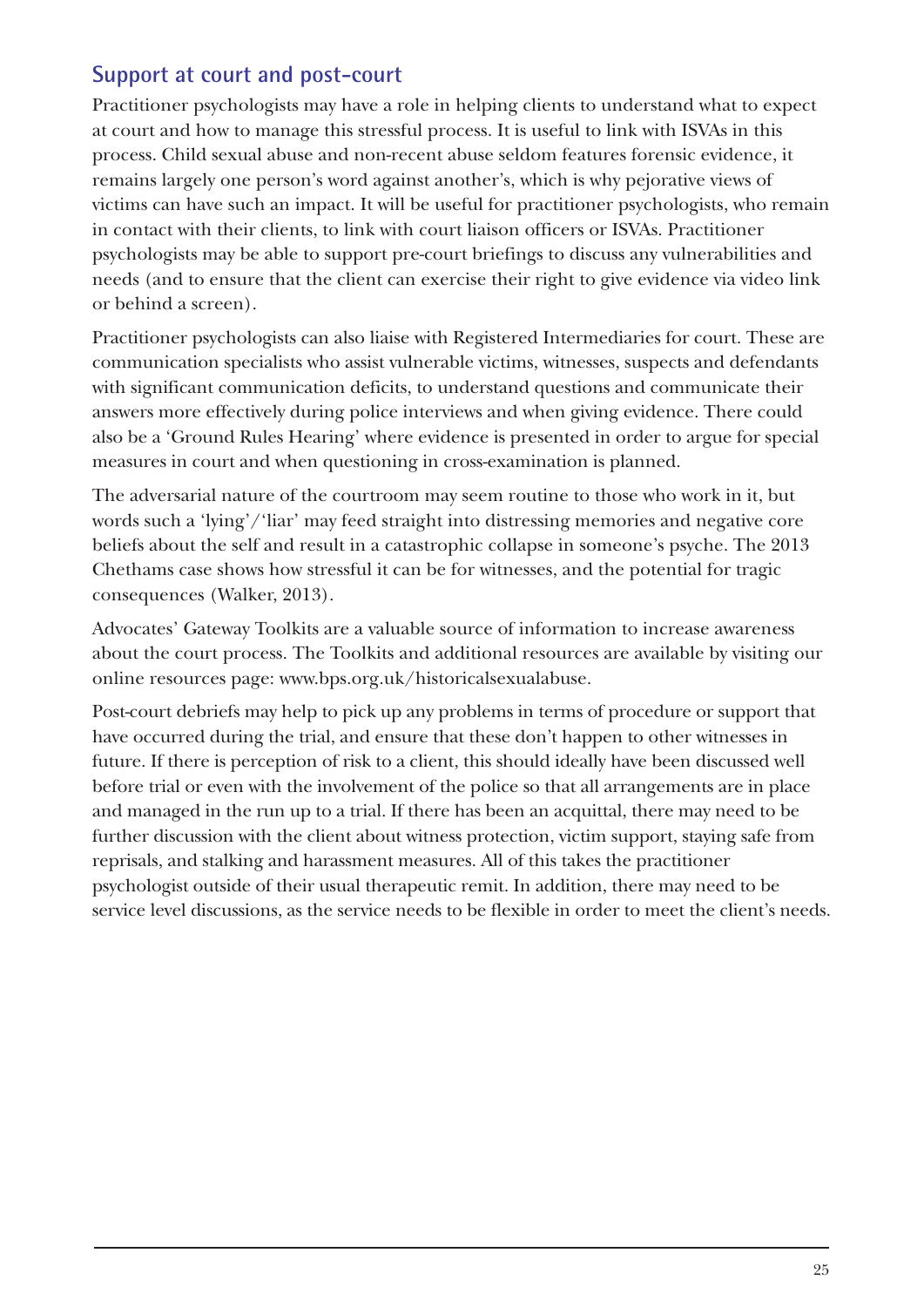Practitioner psychologists should consider their wider role in relation to non-recent sexual abuse and work systemically to help the psychology profession and others to meet the needs of survivors of non-recent sexual abuse more effectively. Some suggestions are made below, and it is important to highlight that this list is not exhaustive.

**1. Awareness raising** – Practitioner psychologists can help to raise awareness of safeguarding, and be proactive in asking clients whether they have experienced abuse, especially within mental health settings. There is also a role for practitioners to help colleagues be more aware that non-recent abuse allegations may mean there are live child protection issues. Practitioner psychologists could participate in the development of organisational policies and procedures regarding non-recent abuse. It would also be useful to develop information leaflets for practitioner psychologists and/or service users about non-recent abuse, how to raise concerns, how to report it and what to expect if it is reported.

Public awareness campaigns and stakeholder involvement of other agencies and the third sector, are also important in order to improve awareness and responses to the issue of non-recent sexual abuse. There is emerging global evidence on the impact of prevention programmes to reduce violence (including sexual violence) against women and girls which could be adapted to a UK context (Ellsberg et al., 2015).

- **2. Supervision** In both clinical and case management, safeguarding issues should routinely be considered when working with victims/survivors of abuse. Practitioner psychologists need support with the complex decision-making that often accompanies such cases. Such cases can also be stressful and distressing for practitioner psychologists, who may also struggle to manage the demands these complex cases can have on their time, so there may need to be discussions about limiting or reducing workload to allow them to prioritise this safeguarding work.
- **3. The usual role of psychologists should be more flexible** in cases where non-recent abuse is reported, to include extended assessment or a discrete piece of work around facilitating the onward sharing of important information which may help to safeguard children now, or to involve supportive work during court proceedings. Service level discussions with senior managers may also be required, as this would have service implications. Services should consider prioritising clients for therapeutic work who present with non-recent sexual abuse at assessment in order to address the issues raised.
- **4. Risk assessments may need to be extended** to consider potential safeguarding issues raised by non-recent abuse allegations, the impact on the client's level of risk and the risks associated with placing a client on a waiting list during any potential investigation. The client may also be a parent themselves, and so the impact of distress upon their parenting capacity should be considered too. This can raise complex ethical dilemmas in its own right, and is beyond the scope of the current guidance.
- **5. Working with the police and judiciary** The attrition rate from complaint to court is disturbingly high. Recent high profile cases also raise questions about how abuse survivors are treated during the period of investigation of concerns and during the court process. It is likely to be beneficial for the CPS and the police to receive training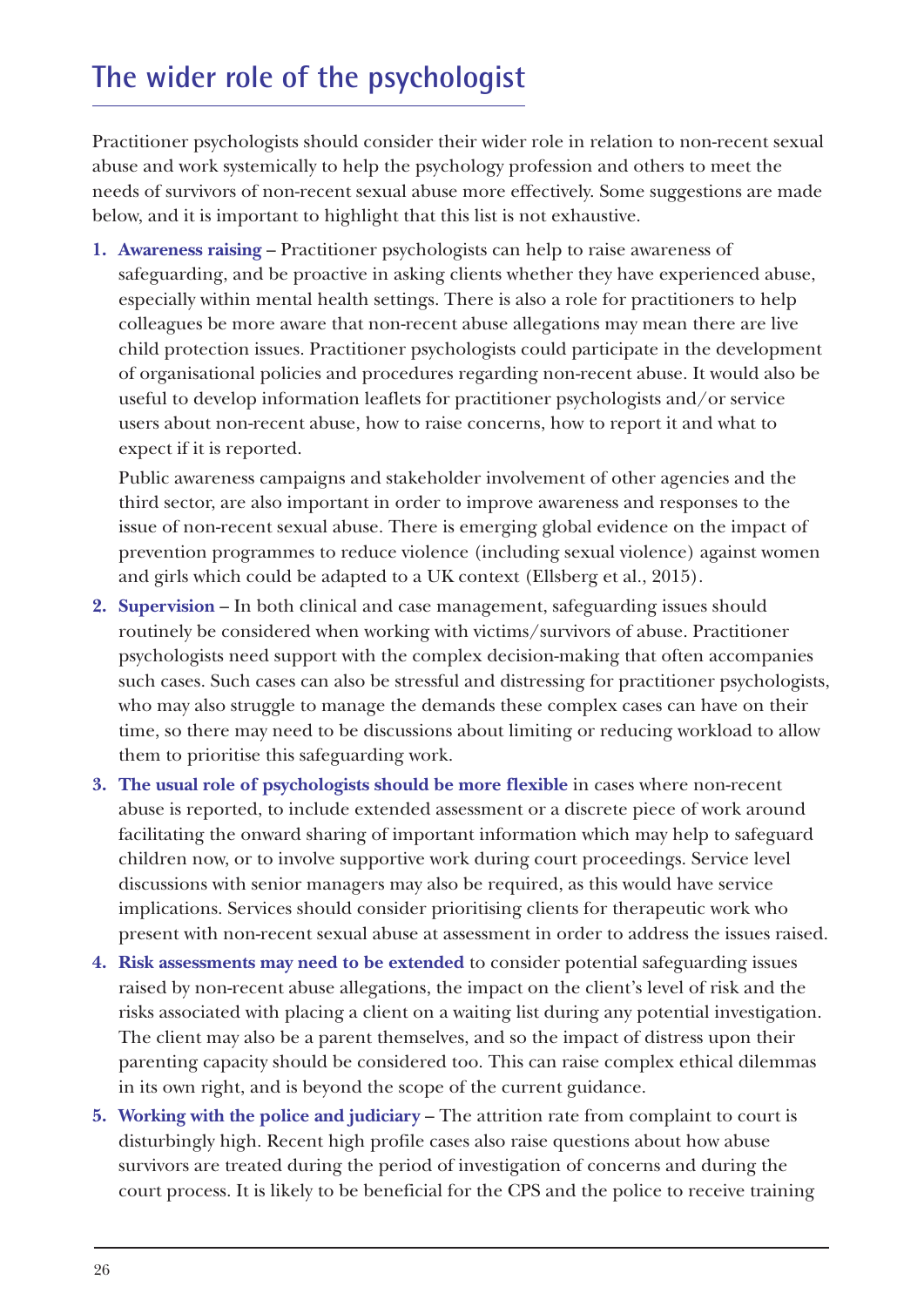about the psychological needs and vulnerabilities of people going through the stress of reporting non-recent abuse allegations. Training and information is needed for the public and judiciary to raise awareness about particular aspects of this crime, such as the shame-based nature of the trauma experienced by survivors, which make it hard for people to come forward and make a complaint. It is also important to recognise that poor mental health may be the consequence of child abuse, rather than being seen as a reason to doubt the veracity of someone's disclosure or doubt their credibility as a witness. It would help to raise awareness that victims often test the waters when disclosing, by telling a bit, then telling more before making a full disclosure. Some victims may retract their statements. This can be a sign of fear when faced with the potentially enormous consequences of disclosure. Retraction does not mean that victims are lying about their initial disclosure.

It would also help to train the police and judiciary about the effects of trauma upon mental health and memory, and how this can lead to phenomena such as dissociation. Traumatic memories may be fragmentary and non-linear; this is a typical feature of memories laid down during periods of high stress. These features do not necessarily mean that the allegation is either false or mistaken.

Jenkins (2013) confirms the concerns mentioned previously about the adversarial nature of the court system in relation to sexual offence cases, and suggests that this model should change. Psychologists could help inform training and the criminal justice response to adults reporting sexual crimes and potentially advocate for changes to a judicial system that currently does not appear to serve survivors of non-recent sexual trauma well. There may be a case for changing the way evidence is heard in court, reducing the need for cross examination, particularly for vulnerable witnesses or advancing the use of hearsay. Besides the issues around the nature of court-room proceedings, low conviction rates have concerning implications for ongoing safeguarding of children in the present.

**6. Additional training implications** – It would be helpful for there to be regular multiagency training at all levels of the system, so that education, health, the police, primary care and social care services are all able to understand the parameters of each profession's roles and responsibilities in relation to allegations of non-recent abuse, and some of the psychological consequences of this type of trauma which can make disclosure so frightening or shameful for people.

It would be useful to work more closely with GPs, who often refer clients who have disclosed non-recent abuse allegations to them. It is often unclear whether safeguarding issues have been explored as part of this, and indeed, GPs may have key information about family members who may potentially be at risk, as well as holding 'old' medical evidence, without necessarily realising its significance.

It is important for there to be a reflective cycle on how non-recent cases have been managed and whether the outcomes of this have been successful. Reflective processes must engage closely with victims and survivors so that services can be responsive to their experiences and feedback. Such initiatives are occurring in adult social care, with the development of the 'Making Safeguarding Personal' agenda.

**7. Lobbying** for changes to the way abuse survivors are treated – It is suggested that this could be achieved through linking with Director of Public Prosecutions, the police,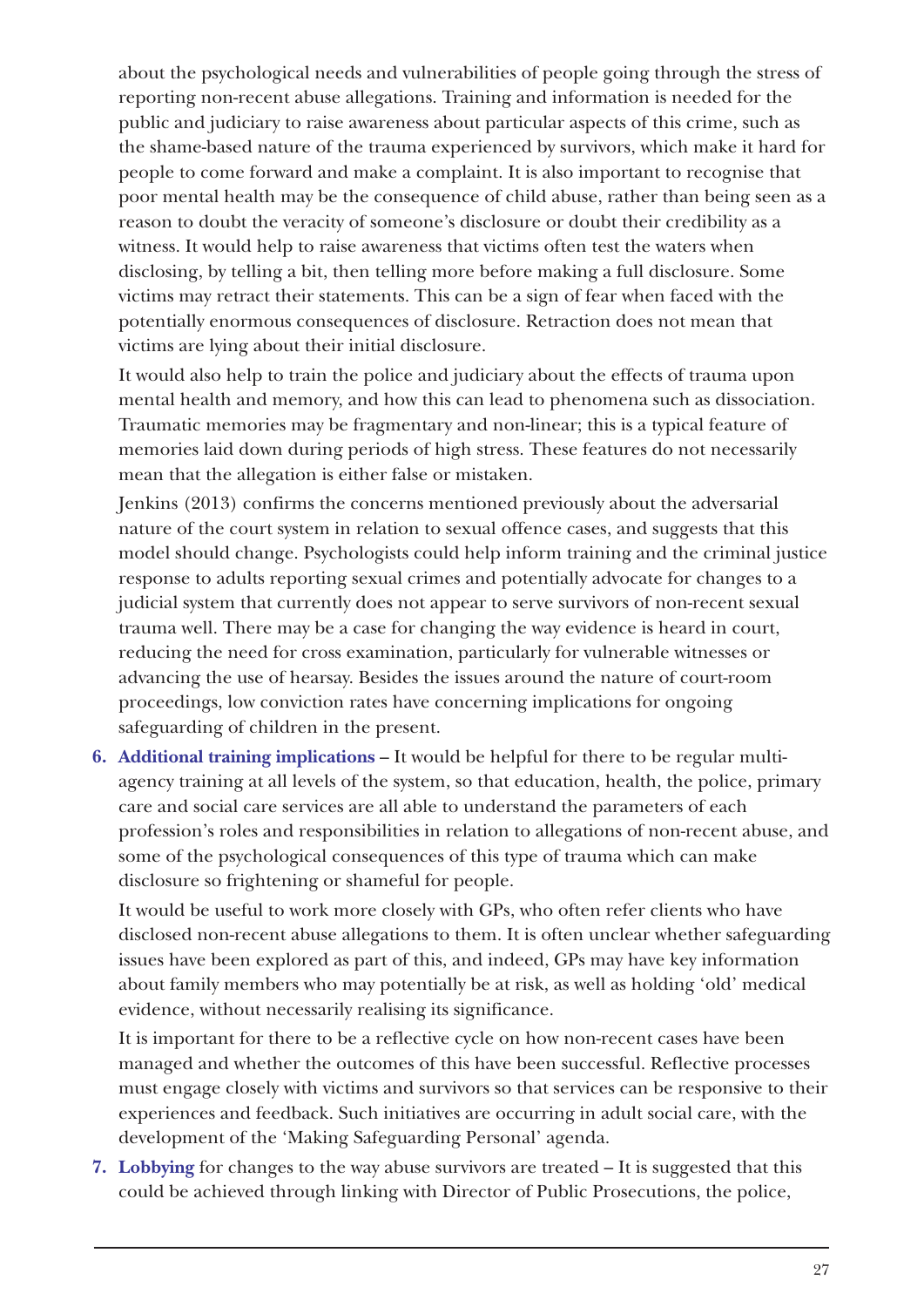LSCB, particularly focusing on the pathway from reporting to child protection, and also to possible court action against the alleged perpetrator(s). The current high attrition rate from report to court suggests that our systems are not working effectively enough to help survivors. It is possible that changes to how victims of sexual crime are treated could improve this situation, in a similar way to the changes that have been made to help children and other vulnerable witnesses whose cases go through the court system. Changes in legal definitions around domestic abuse now recognise the actual effects and symptomatology associated with psychological harm (Home Office, 2013) and it is argued that this richer understanding of the impacts of violence should be extended to sexual abuse. Hawkins and Taylor (2015) have written an All Party Parliamentary report concerning services for sexual and domestic violence. The group is a cross-party group of MPs and Peers working towards the elimination of domestic and sexual violence through the development of public policy and cross party collaboration. They have highlighted extremely worrying trends regarding services for women and girls experiencing violence and abuse. They note the uncertain funding for services such as Rape Crisis. Practitioner psychologists could work with groups in the voluntary sector, to lobby for improved funding of these vital services, as well as ensuring that NHS and Local Authorities also provide high quality help for victims of sexual crime.

There is also a need for more specialist psychology resources, which must be accompanied by additional funding. There is a shortfall of immediate professional psychological support from Local Health Trusts, meaning that lots of work falls to volunteers/charities/survivors groups and ISVAs. Some interventions for victims/survivors require complex decision making and highly specialised therapy, and it is important that there is provision within statutory services to provide this.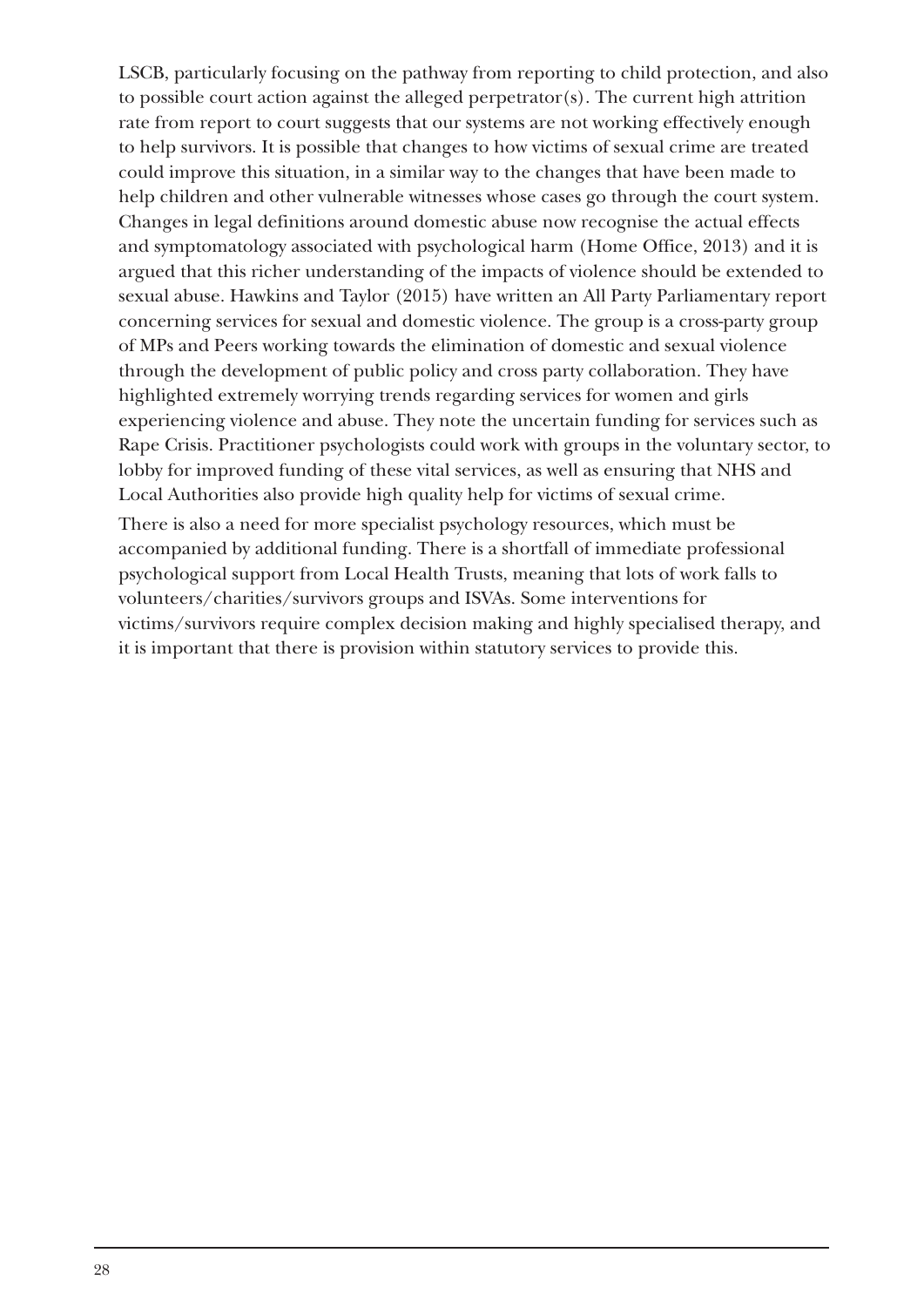## **Concluding remarks**

This document is the first substantive piece of guidance for practitioner psychologists on managing disclosures of non-recent abuse. It will be reviewed in light of feedback from clinical practice and as national guidance and legislation is refined in this area.

Within the BPS, the Safeguarding Children & Young People Working Group is now leading on this issue, and it is hoped that this document will be a starting point for facilitating awareness, reflective practice and clinical decision-making in this complex area.

Written in May 2016

Review date May 2017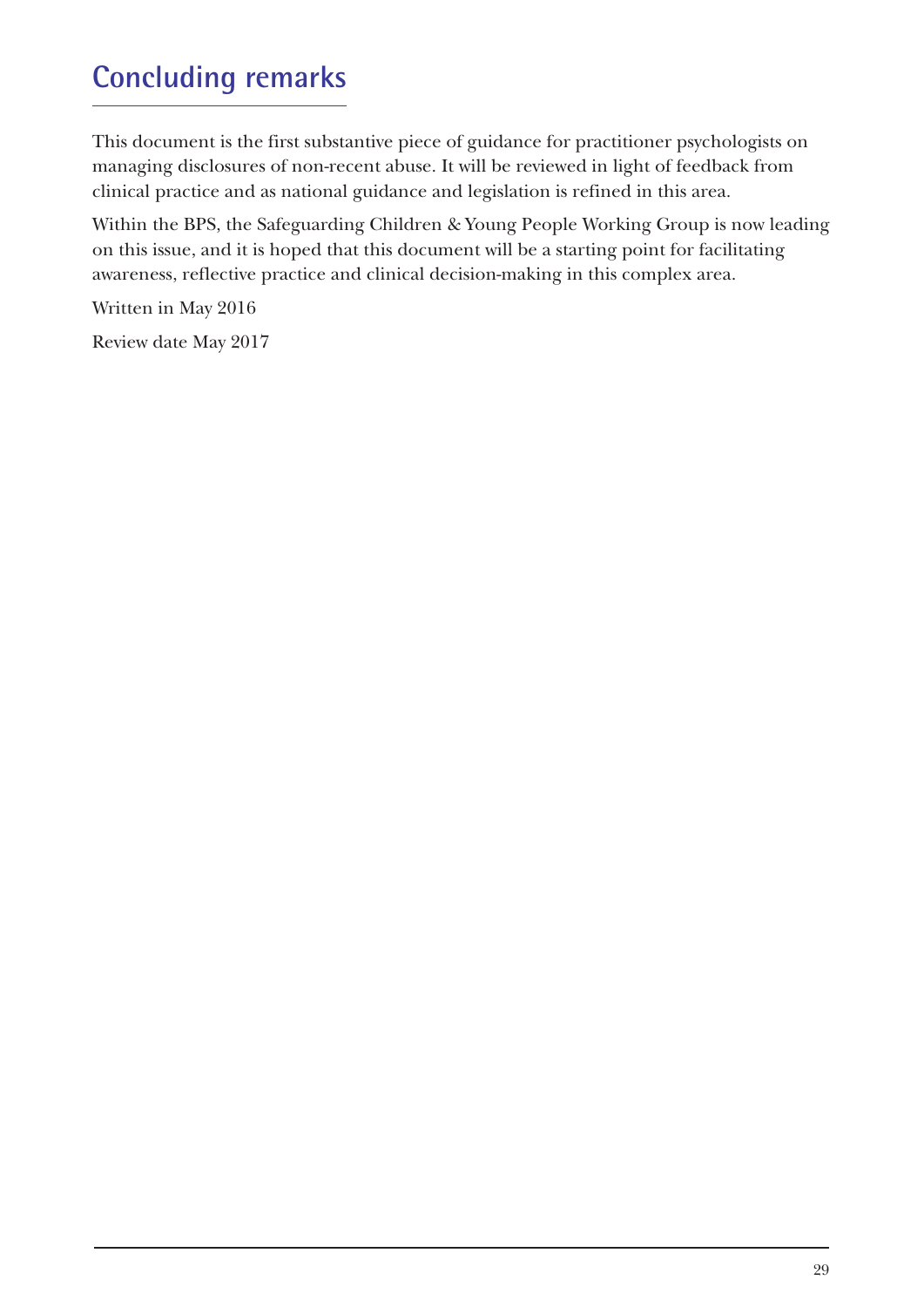## **Useful resources**

Links to the Caldicott Report and to additional resources can be found online at: www.bps.org.uk/historicalsexualabuse

For ease of reference, the Caldicott principles are laid out below.

## **The Caldicott Principles – Revised September 2013**

#### **Principle 1. Justify the purpose(s) for using confidential information**

Every proposed use or transfer of personal confidential data within or from an organisation should be clearly defined, scrutinised and documented, with continuing uses regularly reviewed, by an appropriate guardian.

**Principle 2. Don't use personal confidential data unless it is absolutely necessary.**  Personal confidential data items should not be included unless it is essential for the specified purpose(s) of that flow. The need for patients to be identified should be considered at each stage of satisfying the purpose(s).

#### **Principle 3. Use the minimum necessary personal confidential data**

Where use of personal confidential data is considered to be essential, the inclusion of each individual item of data should be considered and justified so that the minimum amount of personal confidential data is transferred or accessible as is necessary for a given function to be carried out.

#### **Principle 4. Access to personal confidential data should be on a strict need-to-know basis**

Only those individuals who need access to personal confidential data should have access to it, and they should only have access to the data items that they need to see. This may mean introducing access controls or splitting data flows where one data flow is used for several purposes.

#### **Principle 5. Everyone with access to personal confidential data should be aware of their responsibilities**

Action should be taken to ensure that those handling personal confidential data – both clinical and non-clinical staff – are made fully aware of their responsibilities and obligations to respect patient confidentiality.

#### **Principle 6. Comply with the law**

Every use of personal confidential data must be lawful. Someone in each organisation handling personal confidential data should be responsible for ensuring that the organisation complies with legal requirements.

#### **Principle 7. The duty to share information can be as important as the duty to protect patient confidentiality**

Health and social care professionals should have the confidence to share information in the best interests of their patients within the framework set out by these principles. They should be supported by the policies of their employers, regulators and professional bodies.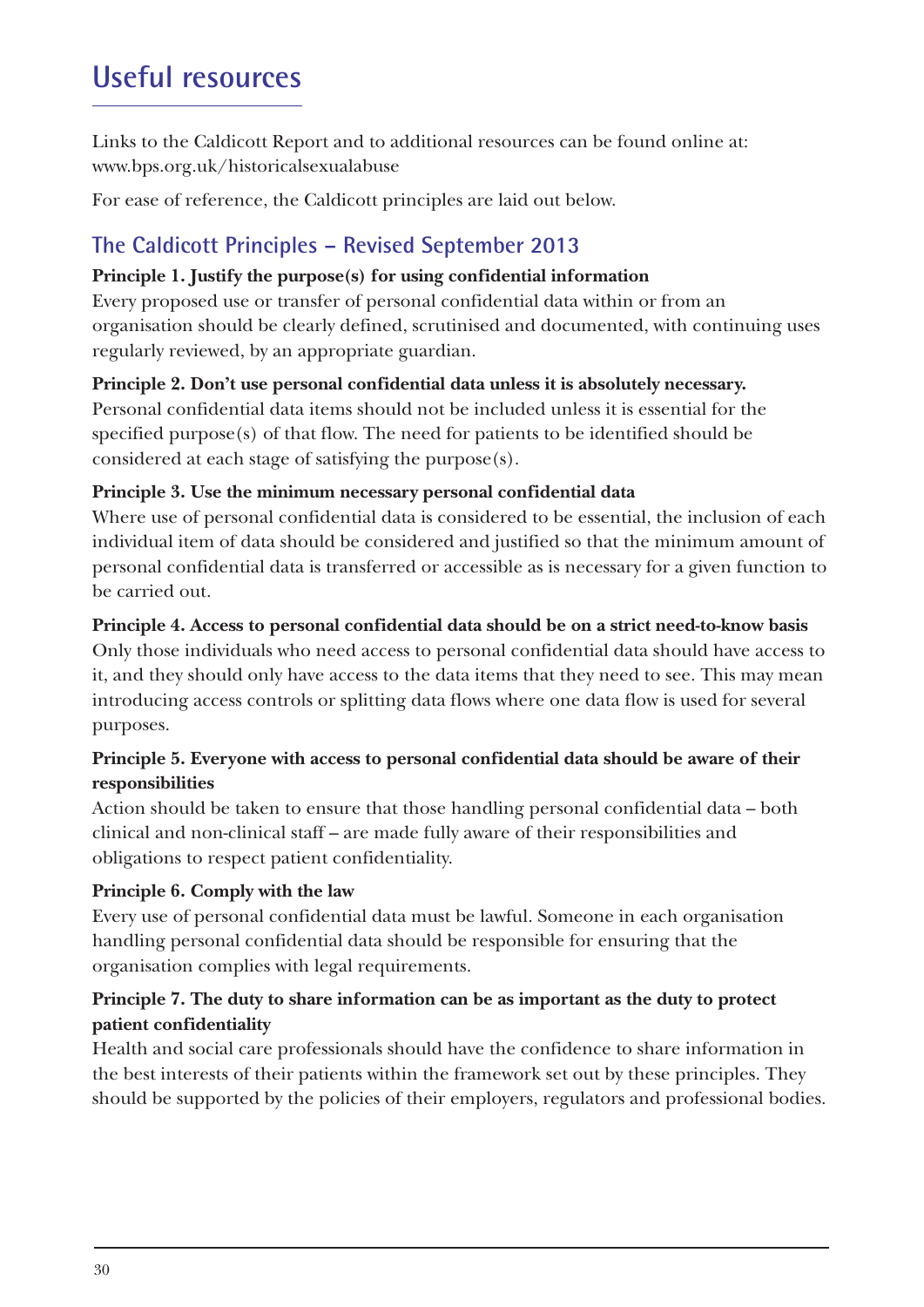## **References**

Ainscough, C. & Toon, K. (1993). *Breaking free: Help for survivors of child sexual abuse.* London: Sheldon Press.

Bagley, C. (1995). *Child sexual abuse and mental health in adolescents and adults.* Aldershot, UK: Avebury.

Barrett, D. (2013) Frances Andrade: new scandal as police deny counselling to other rape victims. *The Telegraph,* 16 February, 2013. Retrieved on 2 June 2015: http://www.telegraph.co.uk/news/uknews/crime/9875034/Frances-Andrade-new-scandalas-police-deny-counselling-to-other-rape-victims.html

British Psychological Society (2009). *Code of Ethics and Conduct: Guidance published by the Ethics Committee of the British Psychological Society.* Leicester: British Psychological Society.

Browne, A. & Finkelhor, D. (1986). Initial and long-term effects: A review of the research. In D. Finkelhor (Ed.) *A sourcebook on child sexual abuse.* California: Sage Publications.

Chaplin, R., Flatley, J. & Smith, K. (2011). *Crime in England and Wales 2010/2011.* London: Home Office Statistical Bulletin.

Crown Prosecution Service/Department of Health/Home Office (2002). *Provision of therapy for vulnerable or intimidated witnesses prior to a criminal trial: Practice guidance.* London: Home Office Communications Directorate. Also see link: https://www.cps.gov.uk/publications/prosecution/pretrialadult.html

Drauker, C.B. & Petrovic, K. (1996). Healing of male survivors of childhood sexual abuse. *IMAGE: Journal of Nursing Scholarship, 28*(3), 325–330. doi:10.1111/j.1547- 5069.1996.tb00382.x

Easton, S.D., Coohey, C., Rhodes, A.M. & Moorthy, M.V. (2013). Posttraumatic growth among men with histories of child sexual abuse. *Child Maltreatment, 18*(4), 211-220. doi: 10.1177/1077559513503037

Ellsberg, M., Arango, D.J., Morton, M., Gennari, F., Kiplesund, S. et al. (2015). Prevention of violence against women and girls: What does the evidence say? *Lancet, 385*(9977), 1555- 1566.

Herman, J.L. (1997). *Trauma and recovery.* New York: Basic Books.

Home Office/Lord Chancellor's Department/Crown Prosecution Service/Department of Health/National Assembly for Wales (2002) *Achieving best evidence in criminal proceedings: guidance for vulnerable or intimidated witnesses, including children.* London: Home Office Communications Directorate.

Jenkins, P. (2013) Pre-Trial Therapy, *Therapy Today, 24,* 4. Retrieved on 2 June 2015 from: http://www.therapytoday.net/article/show/3704/pre-trial-therapy/

McCloskey, K.A. & Raphael, D.N. (2005). Adult perpetrator gender asymmetries in child sexual assault victim selection: results from the 2000 National Incident-Based Report System. *Journal of Child Sexual Abuse, 14*(4), 1–24.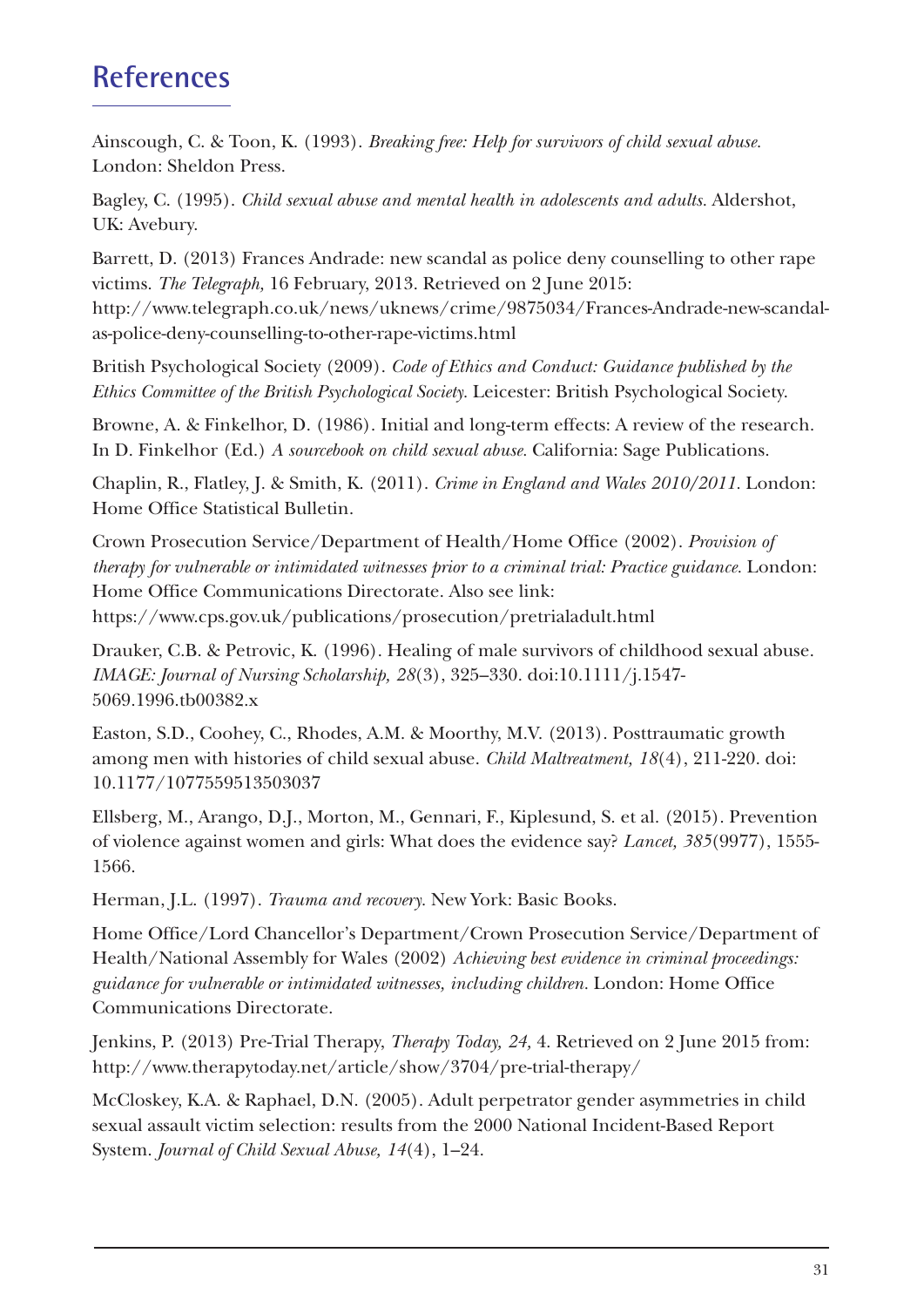Ministry of Justice (2012). *Multi-agency Public Protection Arrangements (MAPPA) annual report 2011/12.* London: Ministry of Justice.

Ministry of Justice (2013). *An overview of sexual offending in England and Wales.* London: Ministry of Justice, Home Office & the Office for National Statistics Bulletin.

NICE CG26 (2005). Post-traumatic stress disorder (PTSD): The management of PTSD in adults and children in primary and secondary care. *NICE*. Retrieved on 14 June 2015: www.nice.org.uk/guidance/cg26/chapter/guidance#the-treatment-of-ptsd

NSPCC (2012). *Figures obtained by the NSPCC reveal sixty child sex offences a day.* NSPCC press release, 4 April 2012. London: NSPCC.

Ramesh, R. (2013, 31 August). NSPCC says reports of sexual abuse have soared after Jimmy Savile scandal. *The Guardian,* p.11.

Read, R., McGregor, K., Coggan, C. & Thomas, D.R. (2006) Mental health services and sexual abuse: The need for staff training. *Journal of Trauma & Dissociation, 7*( 1), 33–50.

Ross, C., Miller S., Reagor, P., Bjornson, L., Fraser, G. & Anderson, G. (1990). Structured interview data on 102 cases of multiple personality disorder from four centers. *Journal of Psychiatry, 147,* 596–601.

Salter, A. (2003). *Predictors: Paedophiles, rapists & other sex offenders: Who they are, how they operate, and how we can protect ourselves and our children.* New York: Basic Books.

Snyder, H.N. (2000). *Sexual assault of young children as reported to law enforcement: Victim, incident, and offender characteristics.* Washington, DC: U. S. Department of Justice, Office of Justice Programs, Bureau of Justice Statistics.

Smallbone, S.W. & Wortley, R.K. (2000). Child sexual abuse: Offender characteristics and modus operandi. *Trends and Issues in Crime and Criminal Justice, 193,* 1–6.

Sullivan, J. & Beech, A. (2004). A comparative study of demographic data relating to intra and extra-familial child sexual abusers and professional perpetrators. *Journal of Sexual Aggression, 10*(1), 39-50.

The Caldicott Committee (December 1997). *The Caldicott Report.* London: Department of Health.

The Information Governance Review. (2013). *Information: To share or not to share?* London: Department of Health.

Walker, P. (2013, 10th February) Frances Andrade killed herself after being accused of lying, says husband. *The Guardian,* [on-line] http://www.theguardian.com

Woodward, C. & Joseph, S. (2003). Positive change processes and post-traumatic growth in people who have experienced CA: Understanding vehicles of change. *Psychology and psychotherapy: Theory, Research and Practice, 76,* 267–283. doi: 10.1348/147608303322362497

Zwi, K., Woolfenden, S., Wheeler, D.M., O'Brien, T., Tait, P. & Williams, K.J. (2007). *Schoolbased education programmes for the prevention of child sexual abuse.* Oslo: Campbell Collaboration.